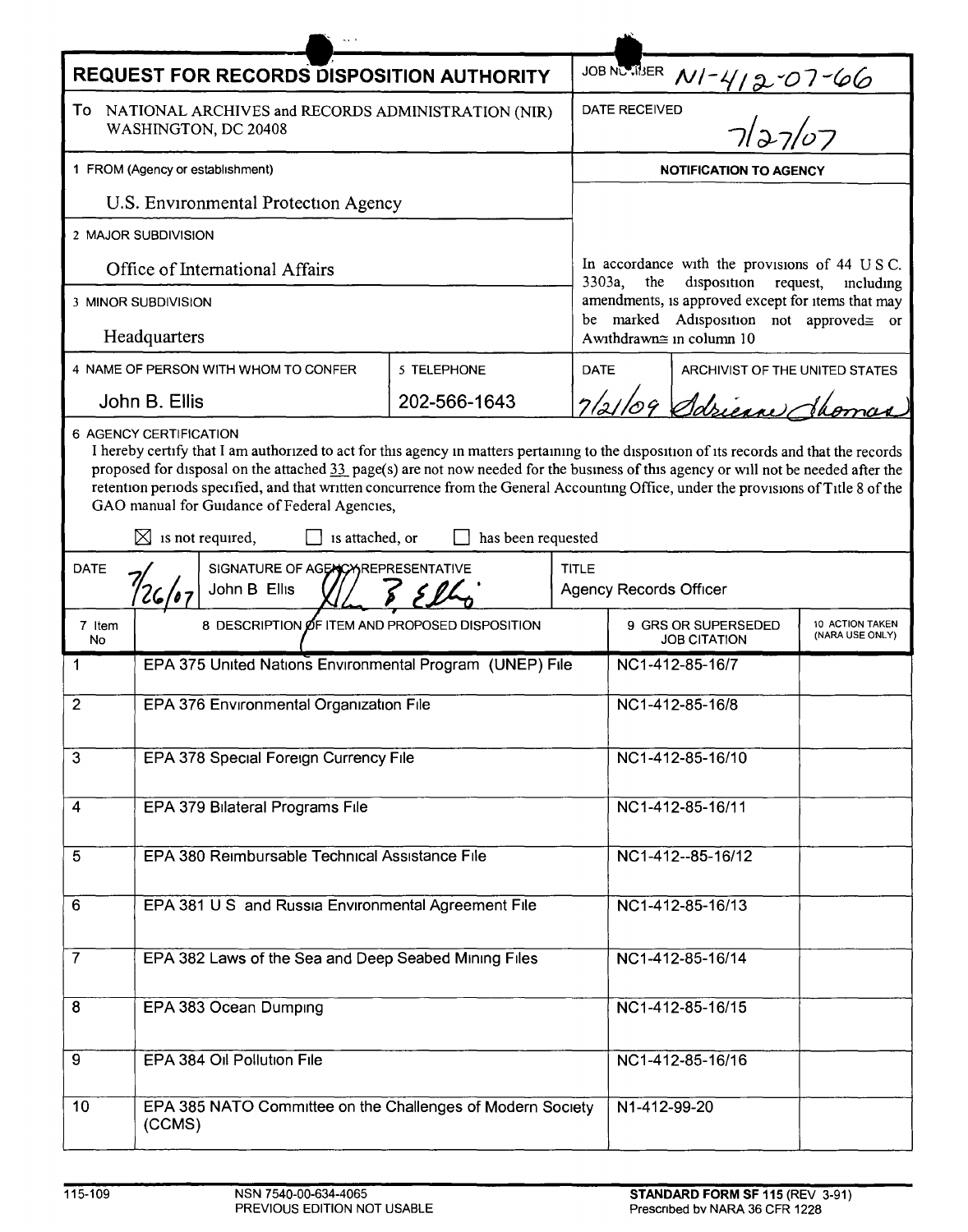| <b>JOB NUMBER</b><br>REQUEST FOR RECORDS DISPOSITION AUTHORITY<br>(continued) |                                                      |                  |  |  |  |  |
|-------------------------------------------------------------------------------|------------------------------------------------------|------------------|--|--|--|--|
|                                                                               |                                                      |                  |  |  |  |  |
| 12.                                                                           | EPA 387 Economic Commission for Europe (ECE)<br>File | NC1-412-85-16/19 |  |  |  |  |
| 13.                                                                           | EPA 388 World Health Organization (WHO) File         | NC1-412-85-16/20 |  |  |  |  |
| 14.                                                                           | EPA 390 U.S. and Canadian Relations File             | NC1-412-85-16/22 |  |  |  |  |
| 15.                                                                           | EPA 391 U S. and Mexican Relations File              | NC1-412-85-16/23 |  |  |  |  |
| 16.                                                                           | EPA 392 International Travel                         | N1-412-03-10     |  |  |  |  |
|                                                                               |                                                      |                  |  |  |  |  |
|                                                                               |                                                      |                  |  |  |  |  |
|                                                                               |                                                      |                  |  |  |  |  |
|                                                                               |                                                      |                  |  |  |  |  |
|                                                                               |                                                      |                  |  |  |  |  |
|                                                                               |                                                      |                  |  |  |  |  |
|                                                                               |                                                      |                  |  |  |  |  |
|                                                                               |                                                      |                  |  |  |  |  |
|                                                                               |                                                      |                  |  |  |  |  |
|                                                                               |                                                      |                  |  |  |  |  |
|                                                                               |                                                      |                  |  |  |  |  |
|                                                                               |                                                      |                  |  |  |  |  |
|                                                                               |                                                      |                  |  |  |  |  |

 $\mathcal{L}$ 

 $\mathcal{L}$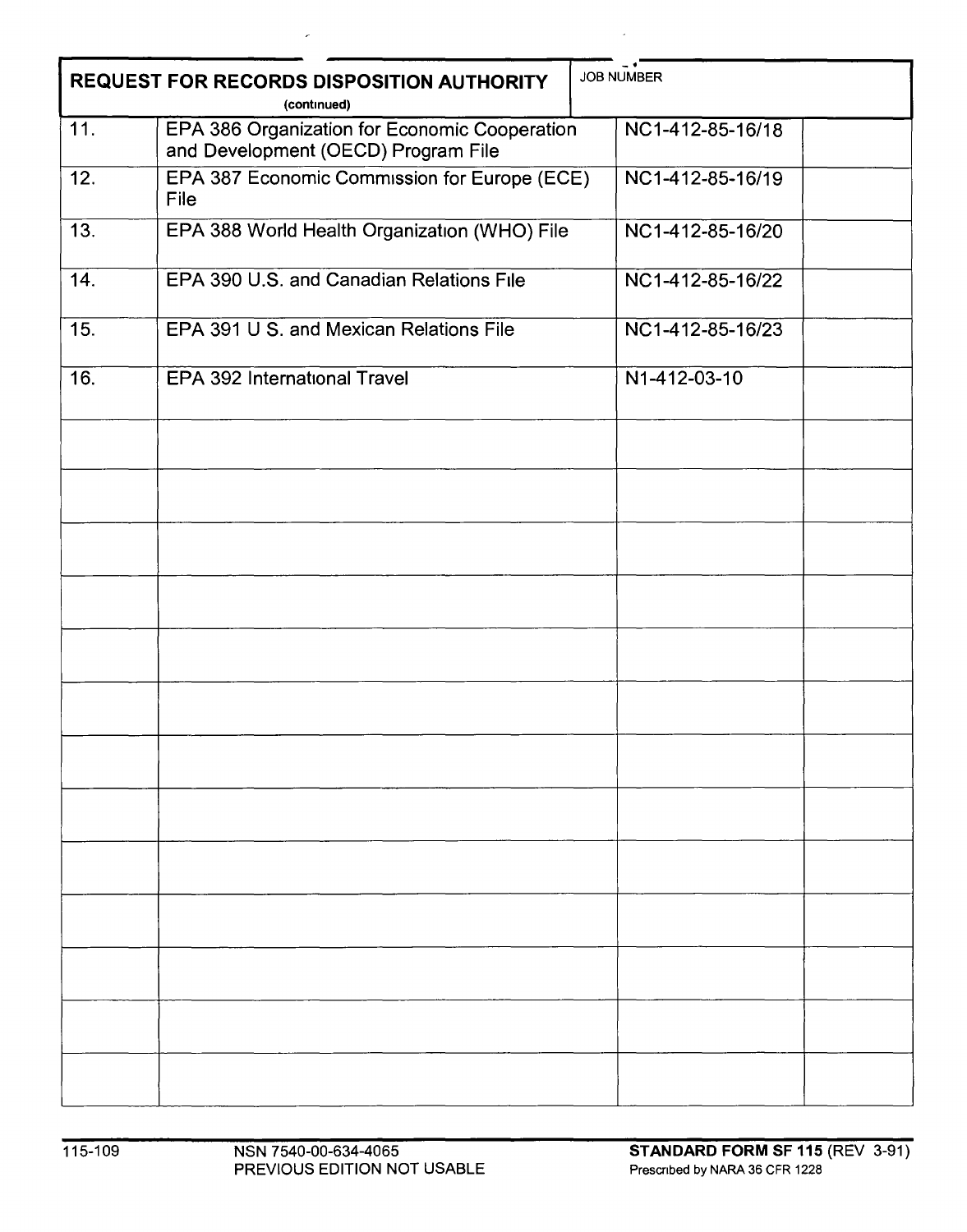$\sim$   $\alpha$ 

**This schedule is in development. It may not be used to retire or destroy records.** If you **have any questions, please contact the** Records Help Desk-

# **EPA Records Schedule 375**

**Status:** Development, *07/3112007*

**Title:** United Nations Environmental Program (UNEP) File

**Program:** International Affairs

**Applicability:** Headquarters

**Function:** 114-041-01 - International Environmental Cooperation and Agreements

### **NARA Disposal Authority:**

This schedule authorizes the disposition of the record copy in any media (media neutral). Records designated for permanent retention must be transferred to the National Archives in accordance with NARA standards at the time of transfer.

• Pending

### **Description:**

Includes records used to coordinate EPA involvement with the United Nations Environmental Program (UNEP) and to promote the exchange of environmental policies and information among other countries. Records consist of UNEP Governing Council documents, International Referral Service information, World Environment Day information, international conference material, position papers on international environmental issues, and other related records.

#### **Disposition Instructions:**

**Item a:** Record copy

- **• Disposable**
- Close inactive records at end of year.
- Destroy 6 years after file closure.

#### **Guidance:**

#### **Reasons for Disposition:**

The disposition instructions have been rewritten as media neutral to allow for maintaining the record copy in EPA's electronic recordkeeping system. The retention has not changed.

Item b for electronic copies created with word processing and electronic mail applications deleted

tile'//F \bf2007\schedules media neutral NARA project\375.html *711712007*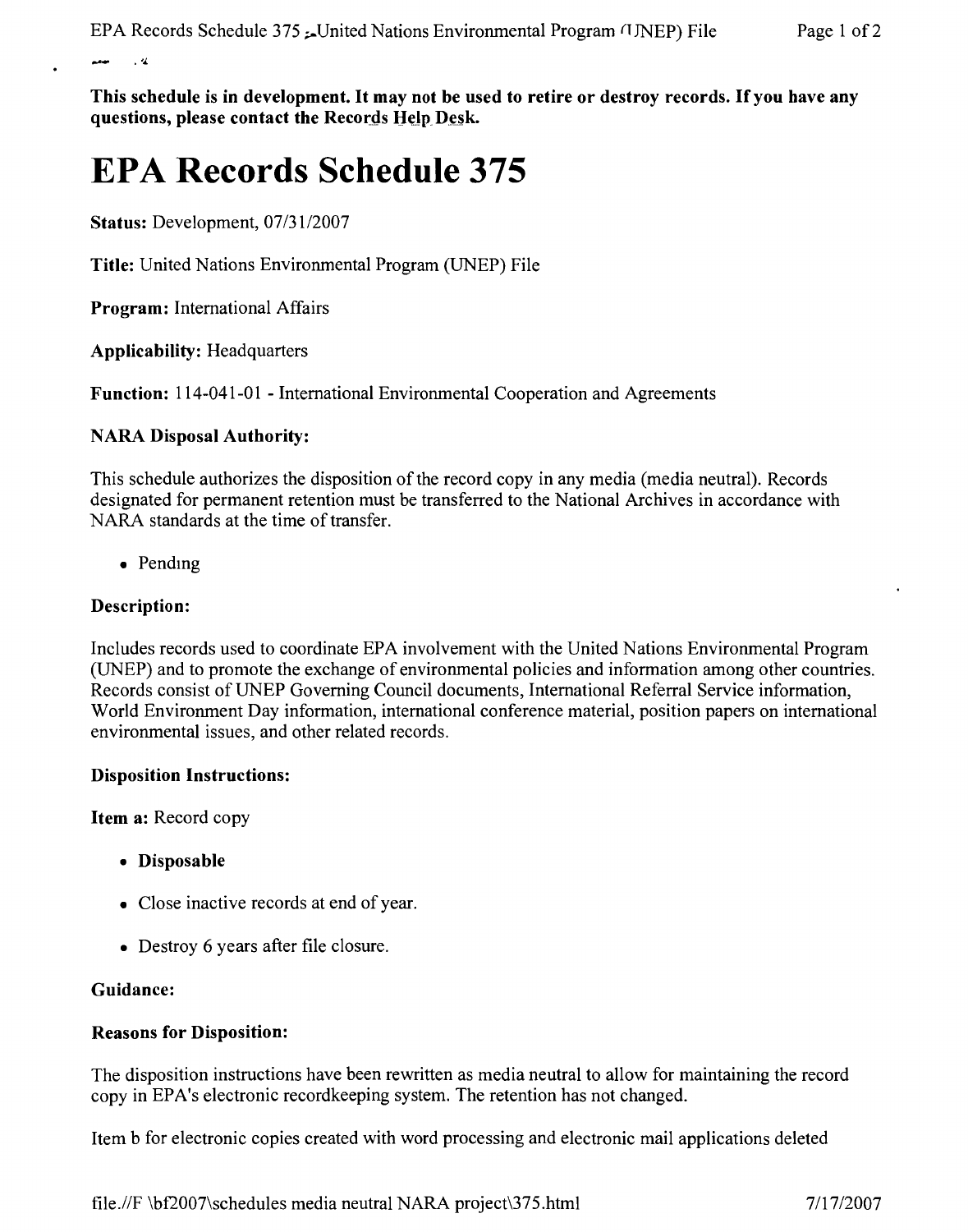EPA Records Schedule 375  $\sim$  United Nations Environmental Program (INEP) File Page 2 of 2

*08/2112006* pursuant to NARA Bulletin 2006-04.

## **Custodians:**

 $\mathbf{p}^{\mathbf{r}}$ 

 $\tilde{Q}$  is  $\tilde{Q}$  . Then

Office of International Affairs

- **• Contact:**
- **• Telephone:**

**Related Schedules:**

**Previous NARA Disposal Authority:**

NCl-412-85-16/7

**Entry:** *12/0811992*

**EPA Approval:** Pending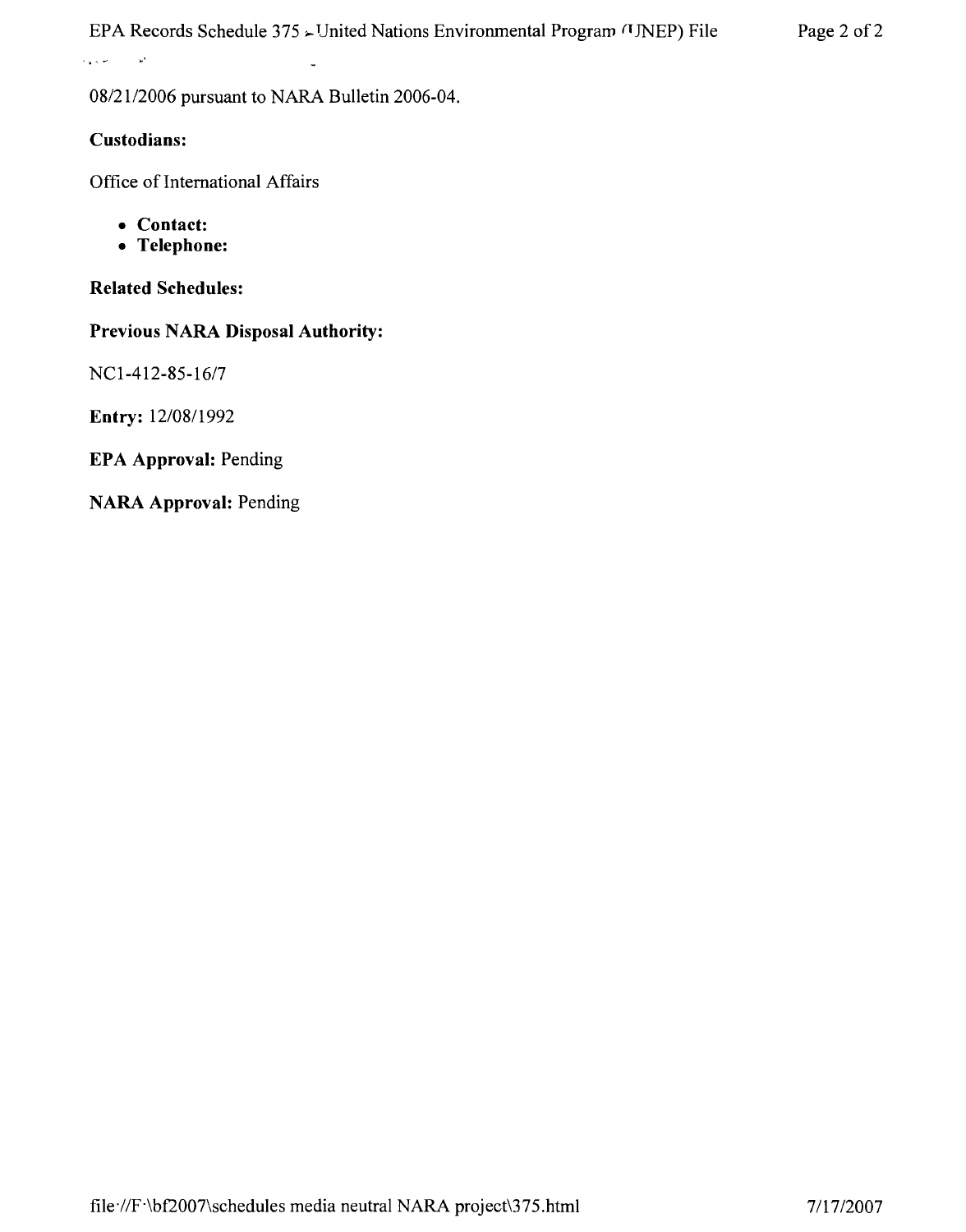This schedule is in development. It may not be used to retire or destroy records. If you have any questions, please contact the Records Help Desk.

# **EPA Records Schedule 376**

Status: Development, *07/3112007*

Title: Environmental Organization File

Program: International Affairs

Applicability: Headquarters

Function: 114-041-01 - International Environmental Cooperation and Agreements

## NARA Disposal Authority:

This schedule authorizes the disposition of the record copy in any media (media neutral). Records designated for permanent retention must be transferred to the National Archives in accordance with NARA standards at the time of transfer.

• Pending

## Description:

Includes records relating to coordinating activities with non-government activities such as the Sierra Club, American Petroleum Institute, American Association for the Advancement of Science, National Audubon Society, Resources for the Future, etc. Records used to coordinate input from these groups on policy matters with the appropriate EPA program offices. Records consist of correspondence, reports, position papers, and other related records.

## Disposition Instructions:

Item a: Record copy

- Disposable
- Close inactive records at end of year.
- Destroy 3 years after file closure.

## Guidance:

## Reasons for Disposition:

The disposition instructions have been rewritten as media neutral to allow for maintaining the record copy in EPA's electronic recordkeeping system. The retention has not changed.

## Custodians: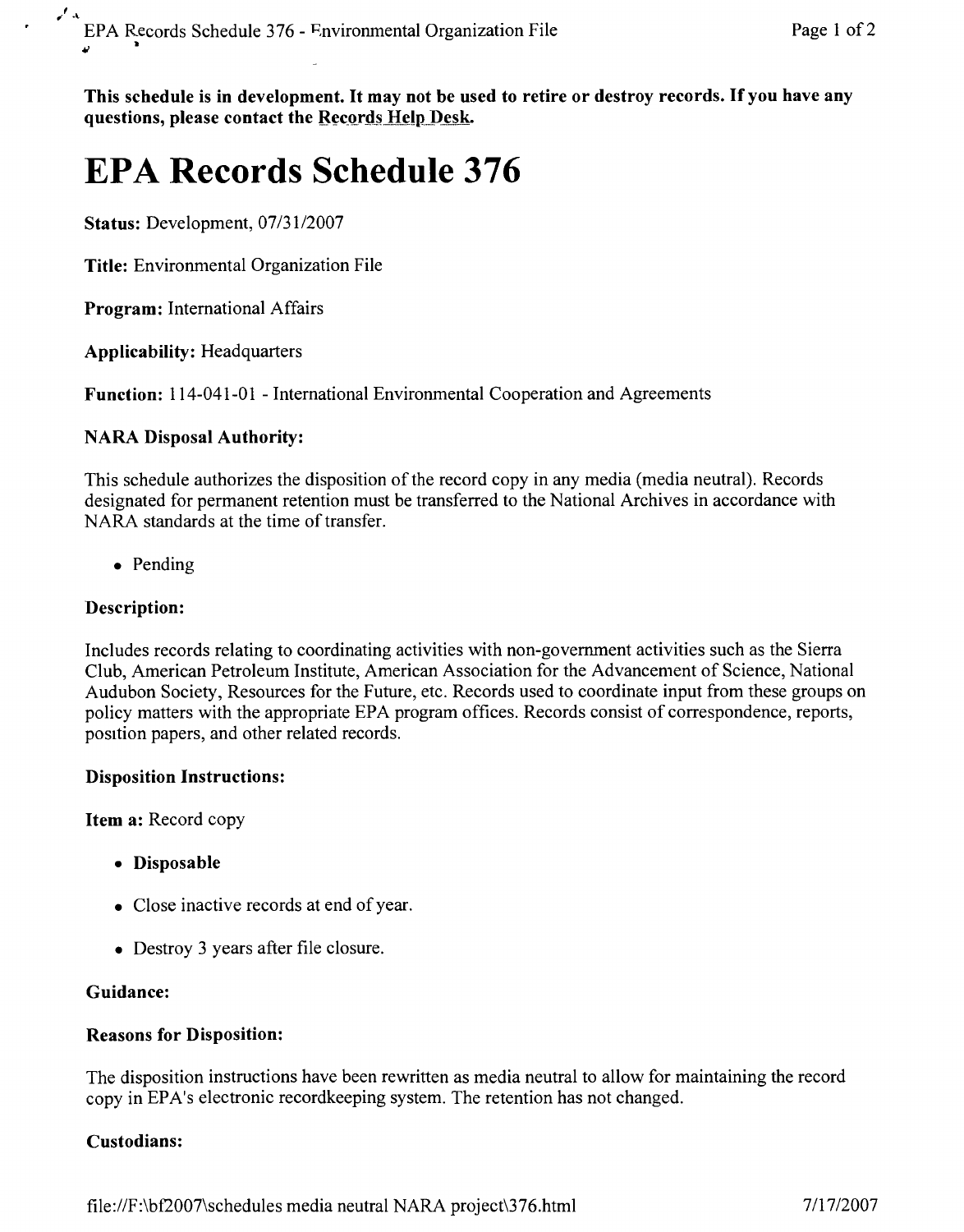$\mathcal{F}_{\mathcal{S}}$ EPA Records Schedule 376 - Environmental Organization File Page 2 of 2<br> **Page 2 of 2** 

Office of International Affairs

- **• Contact:**
- **• Telephone:**

## **Related Schedules:**

## **Previous NARA Disposal Authority:**

NCl-412-78-8/2, NCl-412-85-16/8

**Entry:** 12/0811992

## **EPA Approval:** Pending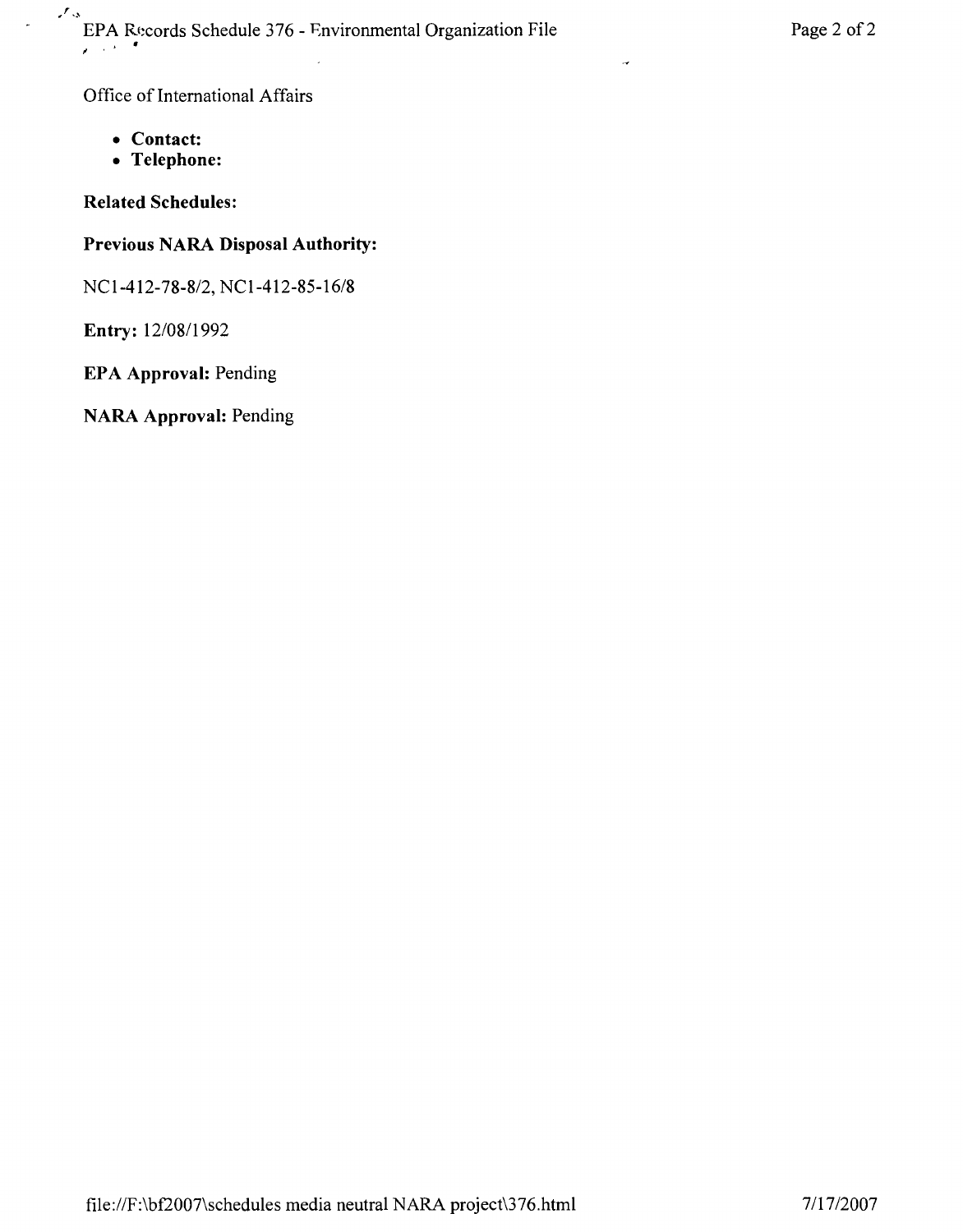This schedule is **in** development. It may not be used to retire or destroy records. If you have any questions, please contact the Records Help Desk.

# **EPA Records Schedule 378**

Status: Development, *07/3112007*

Title: Special Foreign Currency File

Program: International Affairs

Applicability: Headquarters

Function: 114-041-01 - International Environmental Cooperation and Agreements

## NARA Disposal Authority:

This schedule authorizes the disposition of the record copy in any media (media neutral). Records designated for permanent retention must be transferred to the National Archives in accordance with NARA standards at the time of transfer.

• Pending

## Description:

Project files documenting the conduct of international cooperative studies and programs related to international environmental concerns. Projects are funded by foreign currency rather than by U.S. dollars. Records consist of background information, proposals sent by foreign countnes, correspondence with project officers and project investigators, progress reports, fiscal reports, travel records, airgrams used in overseas communications, final reports, and other related records.

## Disposition Instructions:

Item a: Record copy

- Disposable
- Close inactive records upon termination of project agreements.
- Destroy 7 years after file closure.

## Guidance:

## Reasons for Disposition:

The disposition instructions have been rewritten as media neutral to allow for maintaining the record copy in EPA's electronic recordkeepmg system. The retention has not changed.

Item b for electronic copies created with word processing and electronic mail applications deleted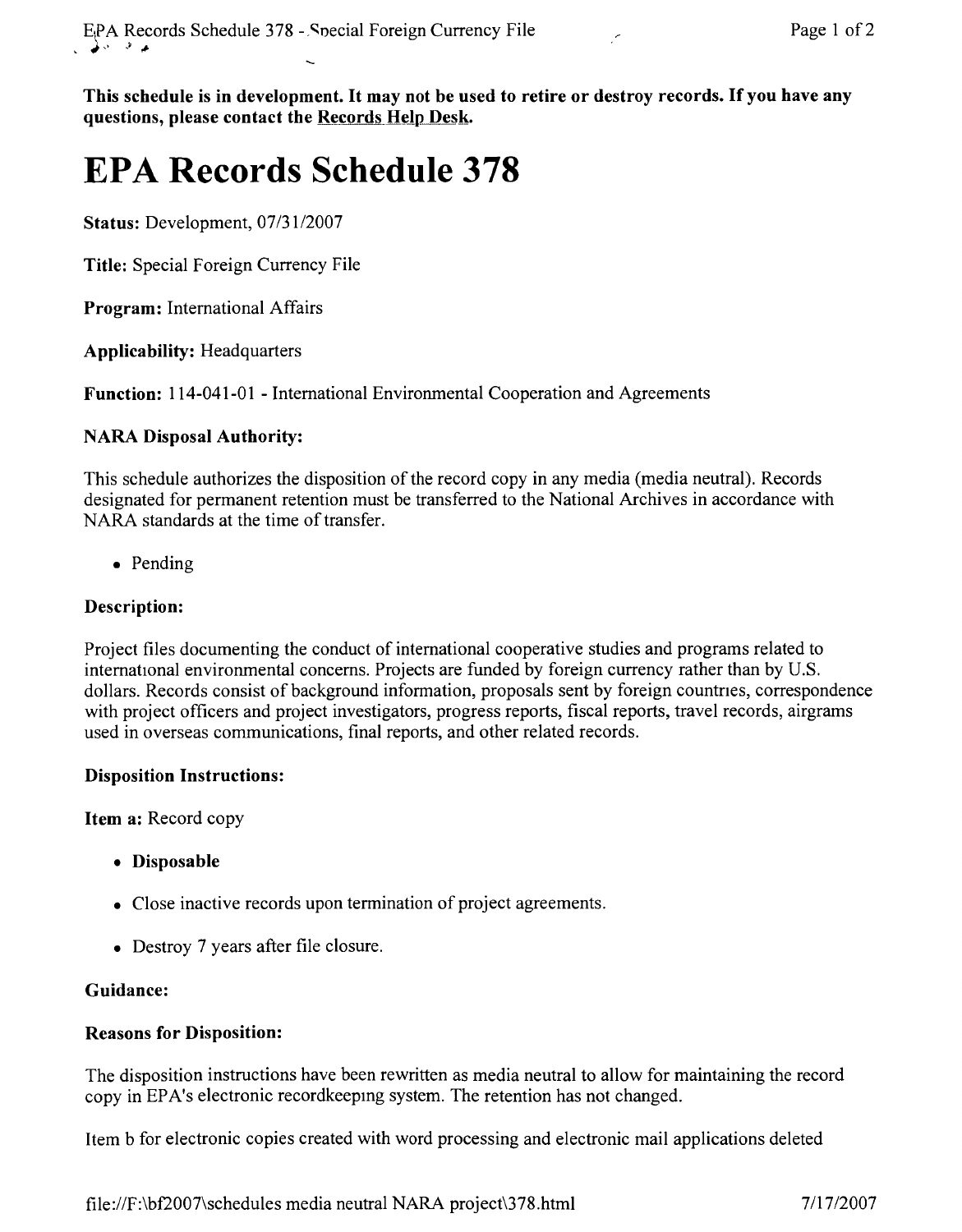**EPA Records Schedule 378 - Special Foreign Currency File Page 2 of 2** 

*08/21/2006* pursuant to NARA Bulletin 2006-04.

## **Custodians:**

Office of International Affairs

- **• Contact:**
- **• Telephone:**

## **Related Schedules:**

## **Previous** NARA **Disposal Authority:**

*NCl-412-78-8/6, NCl-412-85-16/1* 0

**Entry:** *12/0811992*

**EPA Approval:** Pending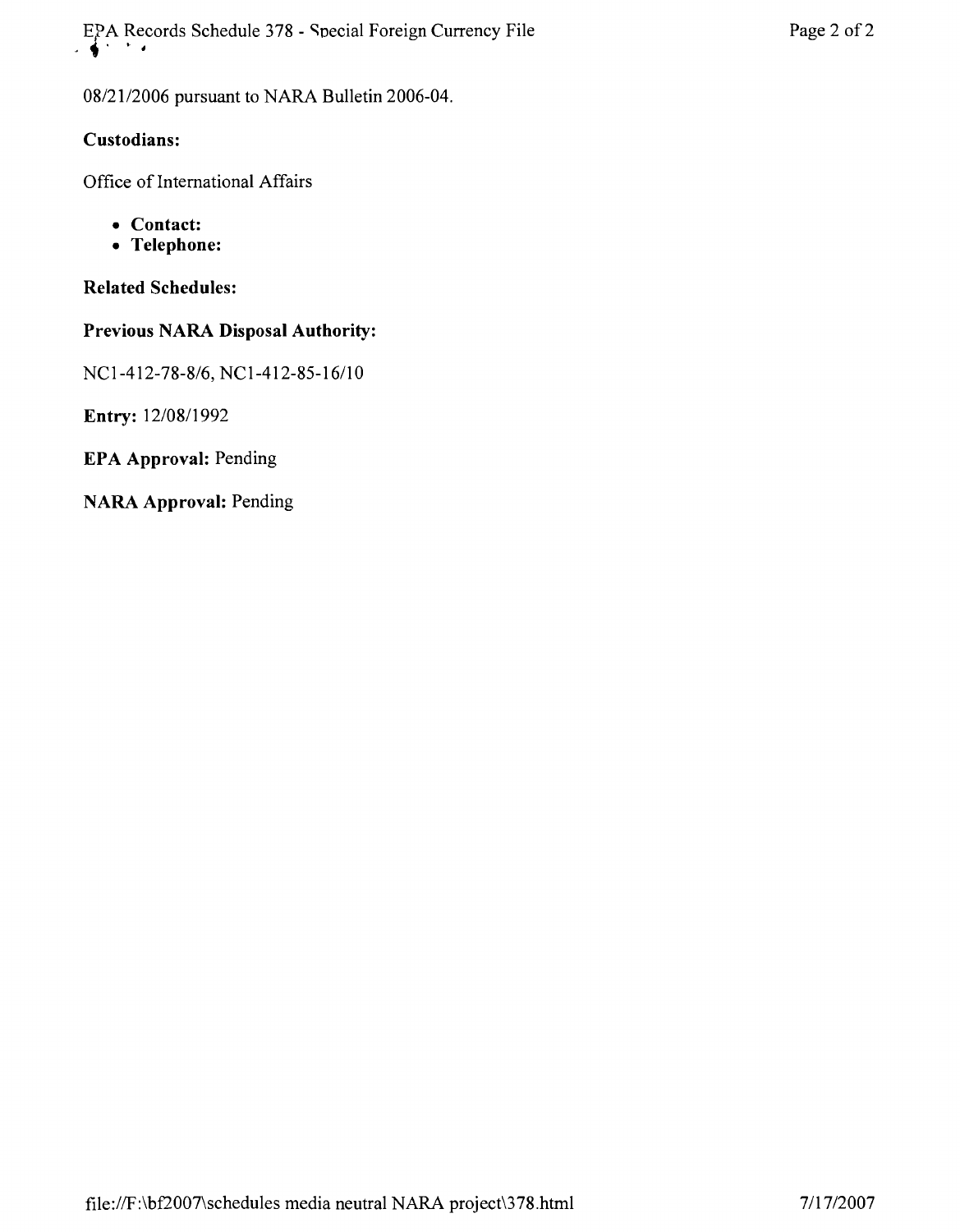This schedule is in development. It may not be used to retire or destroy records. If you have any questions, please contact the Records Help Desk.

# **EPA Records Schedule 379**

Status: Development, *07/31/2007*

Title: Bilateral Programs File

Program: International Affairs

Applicability: Headquarters

Function: 114-041-01 - International Environmental Cooperation and Agreements

## NARA Disposal Authority:

This schedule authorizes the disposition of the record copy in any media (media neutral). Records designated for permanent retention must be transferred to the National Archives in accordance with NARA standards at the time of transfer.

• Pending

## Description:

Includes records related to evaluation of all international bilateral activities involving EPA and foreign organizations and governments. Agreements relate to areas of environmental concern to the U.S. and other countries.

## Disposition Instructions:

Item a: Bilateral agreements

Includes official copies of all bilateral agreements and primary support documents.

- Disposable
- Close inactive records upon termination of agreement.
- Destroy 11 years after file closure.

## Item b: Other records

Includes correspondence with the countries and within the EPA and information on work accomplishments.

• Disposable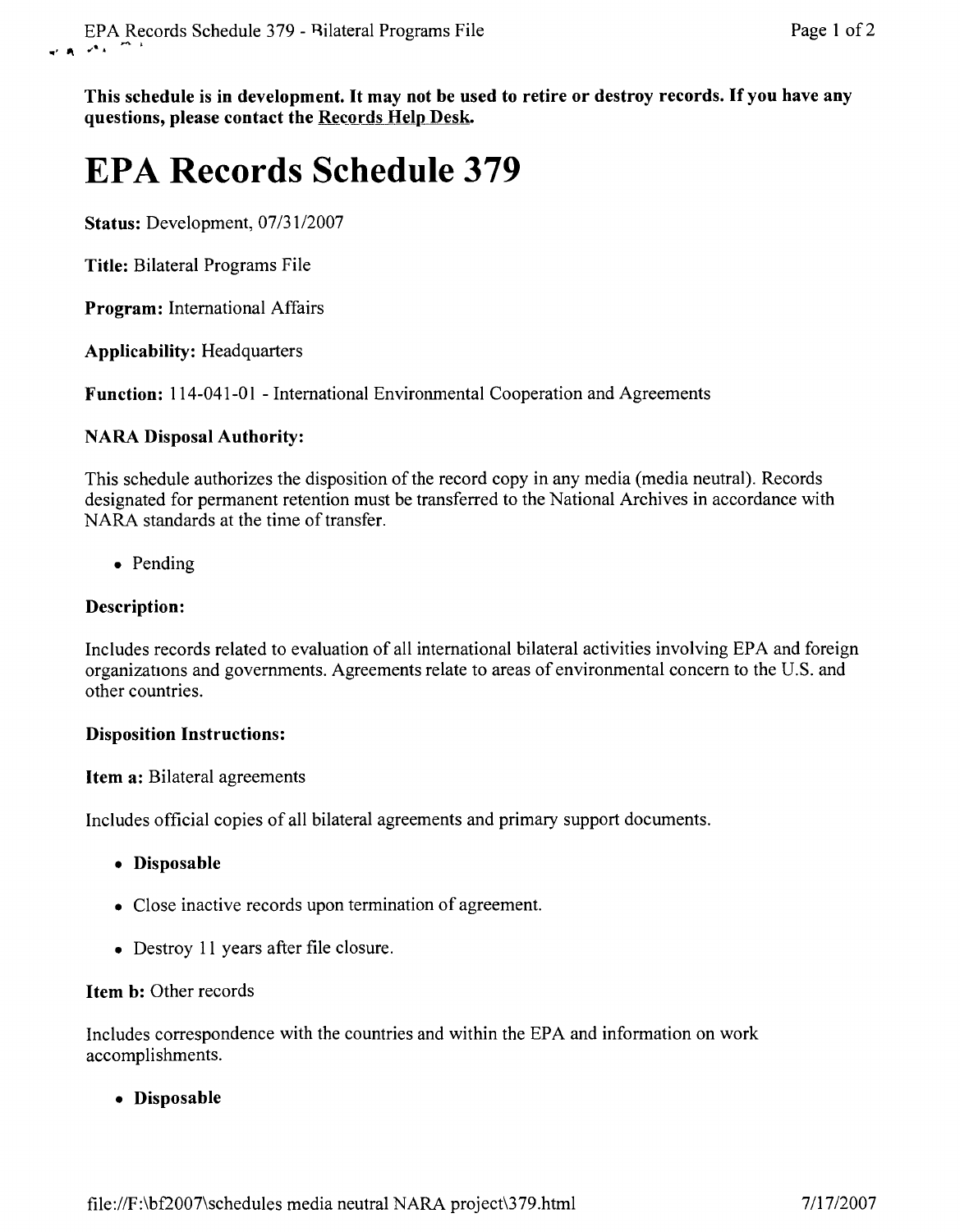- Close inactive records at end of year.
- Destroy 6 years after file closure.

## **Guidance:**

## **Reasons for Disposition:**

The disposition instructions have been rewritten as media neutral to allow for maintaining the record copy in EPA's electronic recordkeepmg system. The retention has not changed.

Item c for electronic copies created with word processing and electronic mail applications deleted *0812112006* pursuant to NARA Bulletin 2006-04.

### **Custodians:**

Office of International Affairs

- **• Contact:**
- **• Telephone:**

## **Related Schedules:**

## **Previous NARA Disposal Authority:**

*NCl-412-78-817,* NCl-412-85-16111

**Entry:** *12/08/1992*

**EPA Approval:** Pending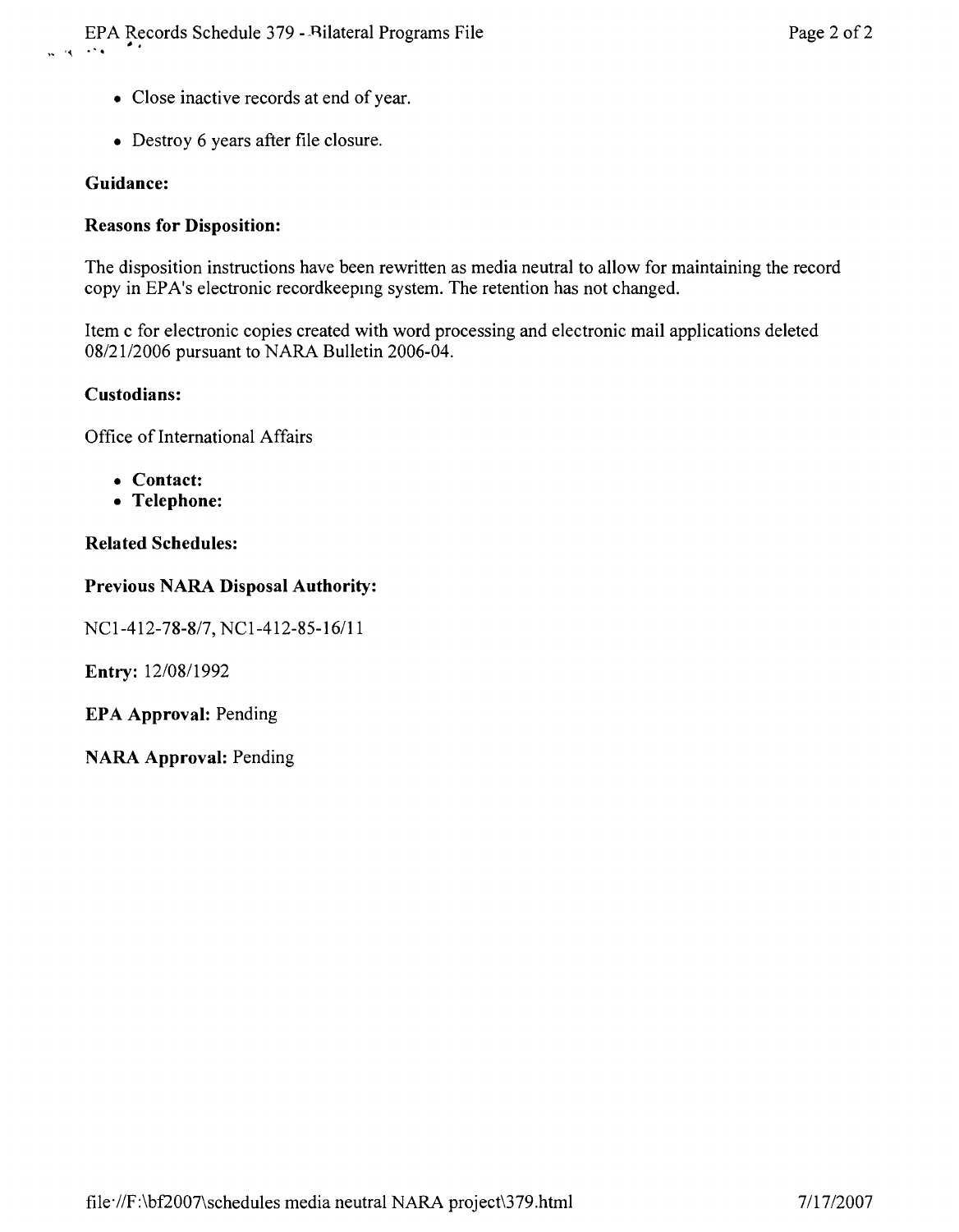.' . This schedule is in development. It may not be used to retire or destroy records. If you have any **questions, please contact the Records Help Desk.** 

# **EPA Records Schedule 380**

**Status:** Development, *07/31/2007*

**Title:** Reimbursable Technical Assistance File

**Program:** International Affairs

**Applicability:** Headquarters

**Function:** 114-042-01 - International Environmental Technical Assistance

#### **NARA Disposal Authority:**

This schedule authorizes the disposition of the record copy in any media (media neutral). Records designated for permanent retention must be transferred to the National Archives in accordance with NARA standards at the time of transfer.

• Pending

## **Description:**

Project files documenting the conduct of international cooperative agreements related to environmental concerns. These projects provide for U.S. technical assistance under terms of reimbursable agreements. Major agreements provide for environmental technical assistance and technology transfer to Iran, Brazil, and other countries. Records consist of copy of agreement, proposal, funding documents, program reports, and final report.

#### **Disposition Instructions:**

**Item a:** Record copy

- **• Disposable**
- Close inactive records upon termination of the agreement.
- Destroy 8 years after file closure.

#### **Guidance:**

#### **Reasons for Disposition:**

The disposition instructions have been rewritten as media neutral to allow for maintaining the record copy in EPA's electronic recordkeepmg system. The retention has not changed.

Item b for electronic copies created with word processing and electronic mail applications deleted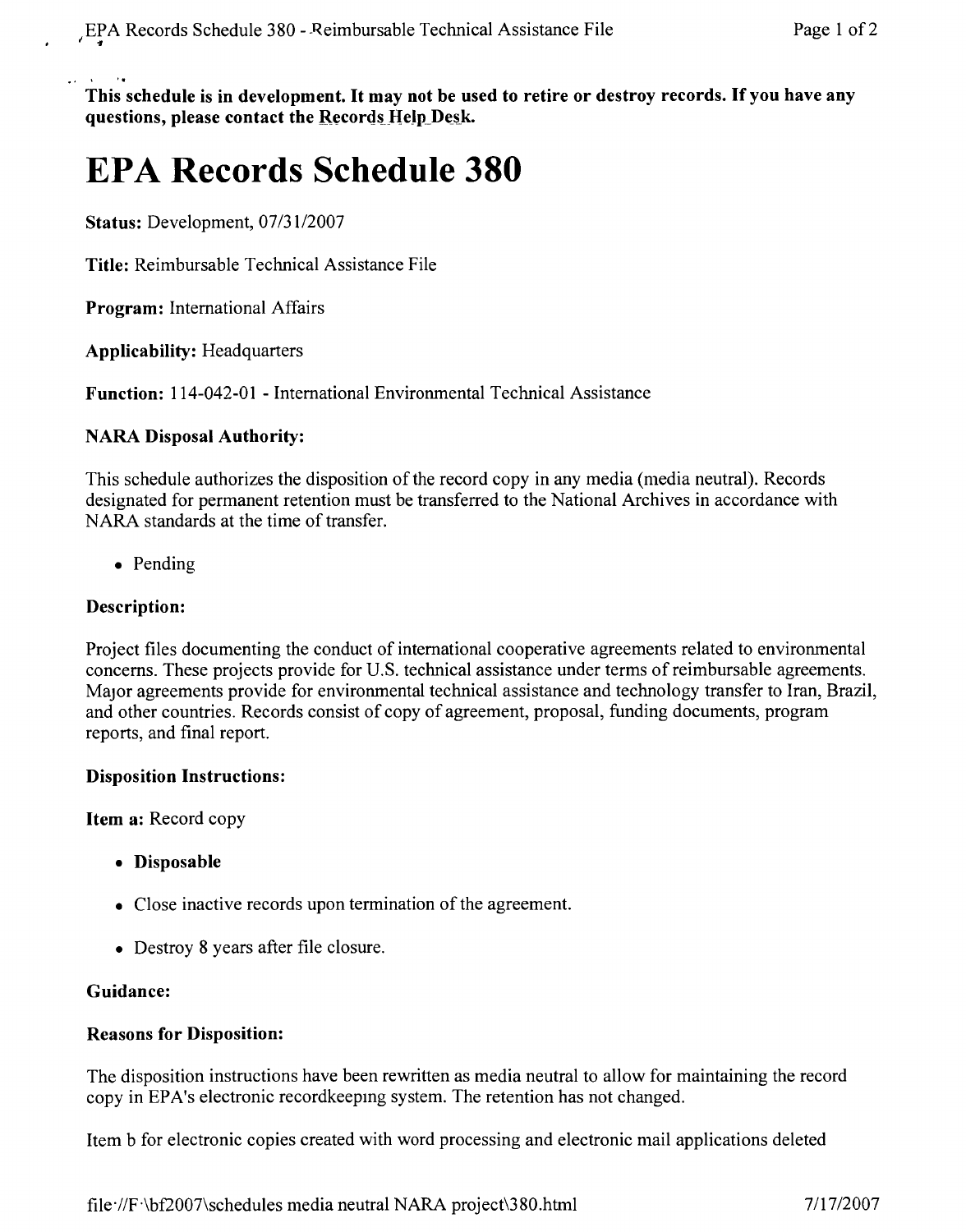*08/21/2006* pursuant to NARA Bulletin 2006-04.

## **Custodians:**

Office of International Affairs

- **• Contact:**
- **• Telephone:**

**Related Schedules:**

## **Previous NARA Disposal Authority:**

*NCI-412-78-8/8,* NCI-412-85-16112

**Entry:** *12/0811992*

**EPA Approval:** Pending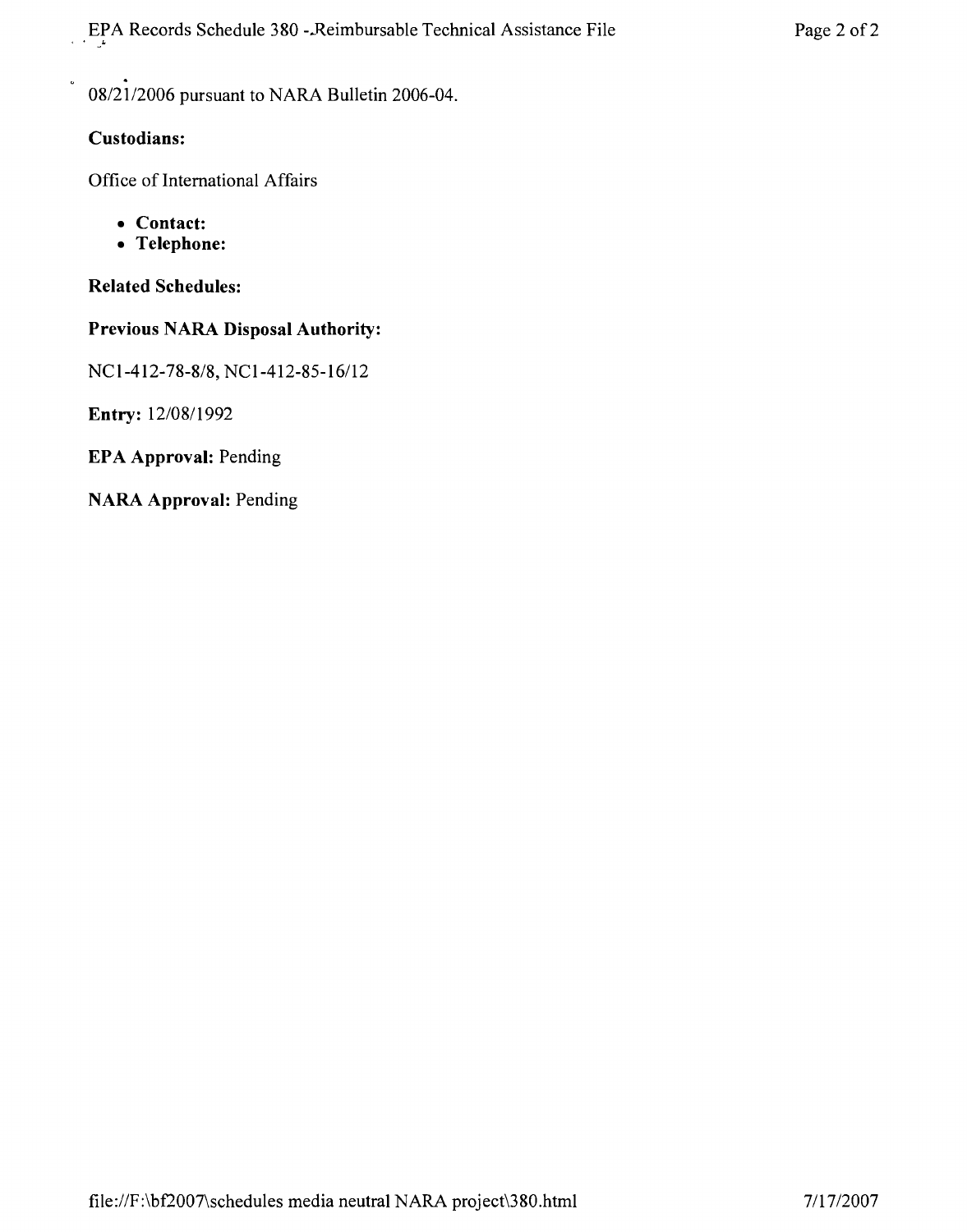This schedule is in development. It may not be used to retire or destroy records. If you have any **questions, please contact the** Records Help Desk,

## **EPA Records Schedule 381**

**Status:** Development, *07/31/2007*

**Title:** U.S. and Russia Environmental Agreement File

**Program:** International Affairs

**Applicability:** Headquarters

**Function:** 114-041-01 - International Environmental Cooperation and Agreements

### **NARA Disposal Authority:**

This schedule authorizes the disposition of the record copy in any media (media neutral). Records designated for permanent retention must be transferred to the National Archives in accordance with NARA standards at the time of transfer.

• Pending

### **Description:**

Includes records related to the cooperative agreement between the U.S. and Russia providing for the development of joint environmental research efforts in areas such as air and water pollution, urban pollution problems, wildlife protection, earthquake prediction, and other research areas.

#### **Disposition Instructions:**

#### **Item a:** Basic agreements

Includes official copy of the agreement and primary supporting documents such as work programs, annual reviews of work accomplished, foreign communication, and final reports.

- **• Permanent**
- Close inactive records upon termination of agreement.
- Transfer nonelectronic records to the National Archives in 5 year blocks 10 years after file closure.
- Transfer electronic records to the National Archives 5 years after file closure, with any related documentation and external findmg aids, as specified in 36 CFR 1228.270 or standards applicable at the time. Delete EPA reference copy 10 years after file closure.

**Item b:** Other files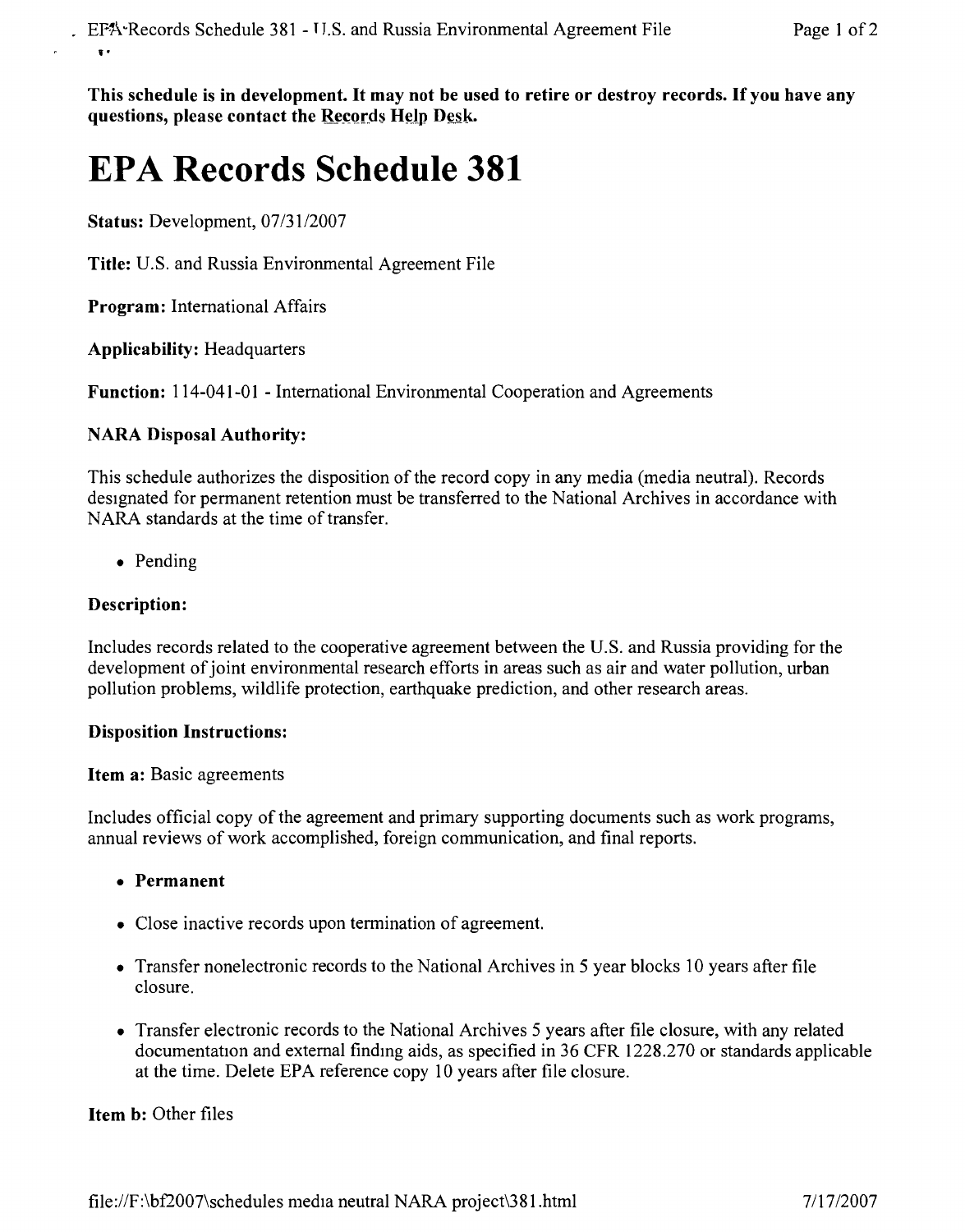Includes documentation related to the overall management of the projects, internal Agency correspondence and memorandums, and other related records.

- **• Disposable**
- Close inactive records at end of year.
- Destroy 3 years after file closure

## **Guidance:**

## **Reasons for Disposition:**

The disposition instructions have been rewritten as media neutral to allow for maintaining the record copy in EPA's electronic recordkeeping system. The retention has not changed.

Item c for electronic copies created with word processing and electronic mail applications deleted *08/21/2006* pursuant to NARA Bulletin 2006-04.

## **Custodians:**

Office of International Affairs

- **• Contact:**
- **• Telephone:**

**Related Schedules:**

## **Previous NARA Disposal Authority:**

*NCI-412-78-8/9, NCI-412-85-16/13*

**Entry:** *12/0811992*

**EPA Approval:** Pending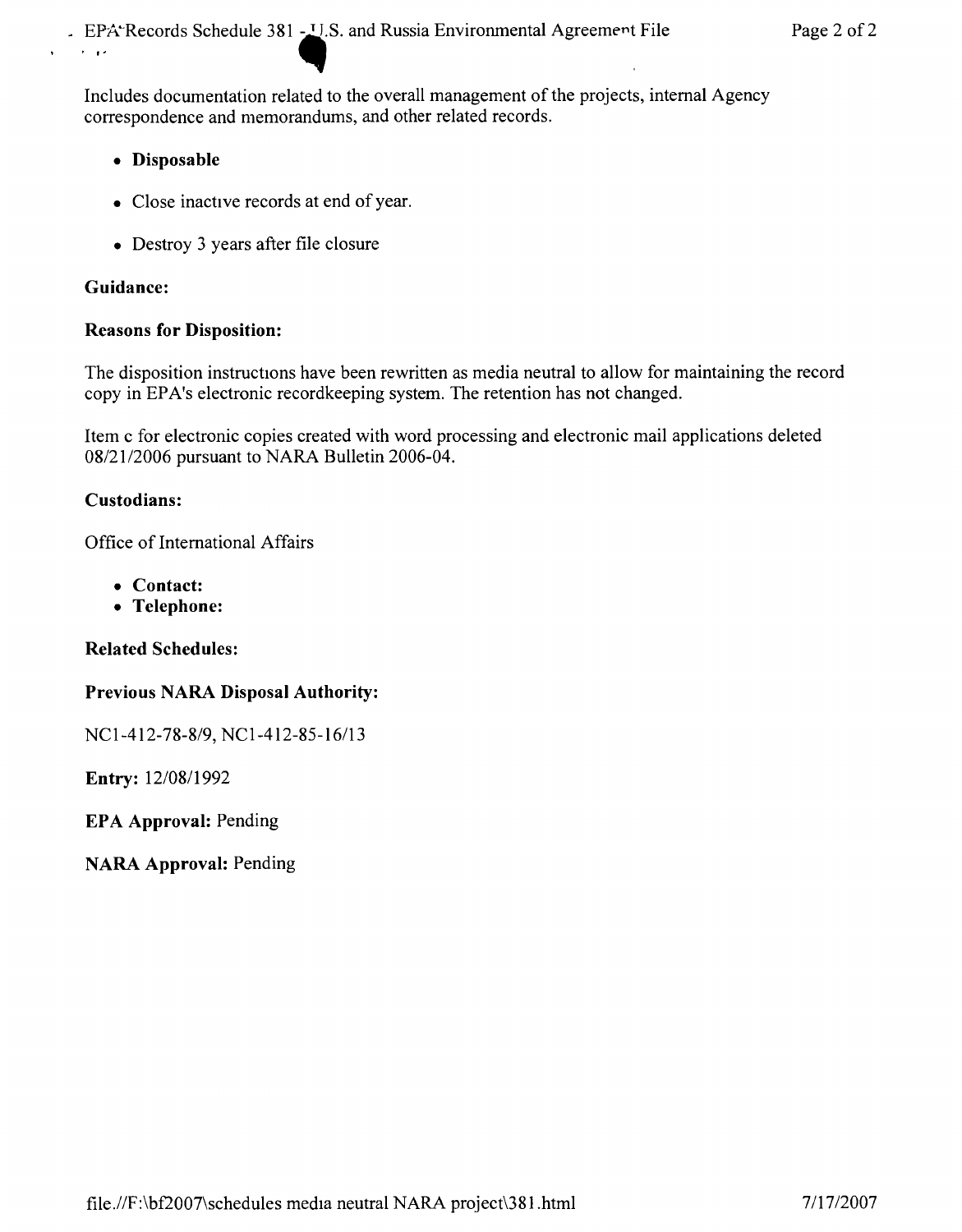This schedule is in development. It may not be used to retire or destroy records. If you have any questions, please contact the Records Help Desk,

# **EPA Records Schedule 382**

Status: Development, *07/3112007*

Title: Laws of the Sea and Deep Seabed Mining Files

Program: International Affairs

Applicability: Headquarters

Function: 114-041-01 - International Environmental Cooperation and Agreements

### NARA Disposal Authority:

This schedule authorizes the disposition of the record copy in any media (media neutral). Records designated for permanent retention must be transferred to the National Archives in accordance with NARA standards at the time of transfer.

• Pending

## Description:

Includes records documenting the development of a comprehensive treaty on the use and management of the oceans. Areas of concern include international exploration and exploitation of deep seabed minerals, navigation, and fishing rights. and technology transfer, marine pollution, and methods for the settlement of international ocean disputes.

#### Disposition Instructions:

Item a: EPA internal documentation

Includes intra-agency correspondence, memoranda, position papers, and all other EPA internal documentation not sent to or otherwise duplicated in State Department files.

- • Permanent
- Close file upon termination of each U.N. Law of the Sea Conference.
- Transfer nonelectronic records to the National Archives in 5 year blocks 10 years after file closure.
- Transfer electronic records to the National Archives 5 years after file closure, with any related documentation and external finding aids, as specified in 36 CFR 1228.270 or standards applicable at the time. Delete EPA reference copy 10 years after file closure.

#### Item b: Other records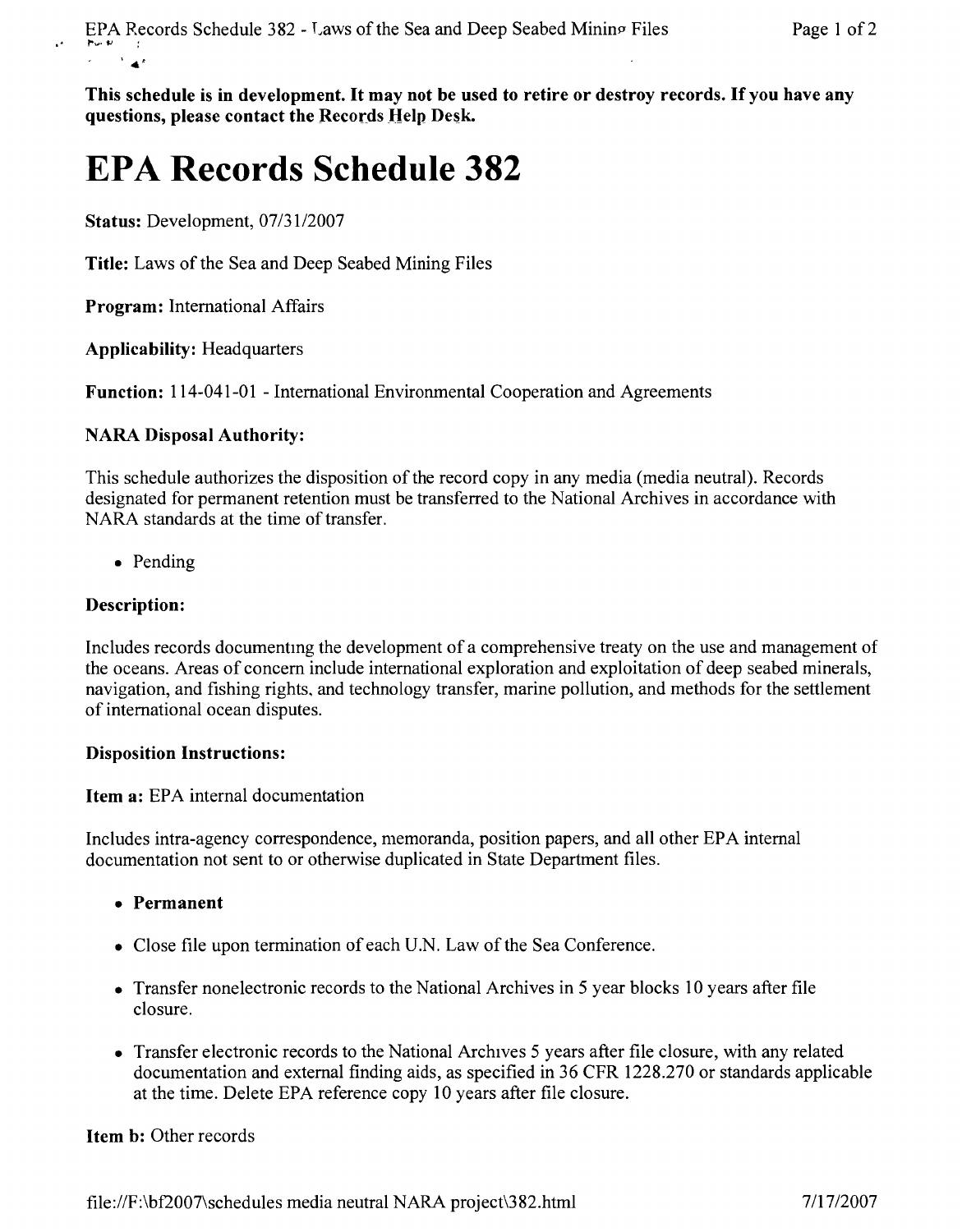Includes general records such as copies of legislation, conference reports, and all other records sent to or otherwise duplicated in State Department files.

- **• Disposable**
- Close file upon termination of each U.N. Law of the Sea Conference.
- Destroy 3 years after file closure.

## **Guidance:**

### **Reasons for Disposition:**

The disposition instructions have been rewritten as media neutral to allow for maintaining the record copy in EPA's electronic recordkeeping system. The retention has not changed.

Item c for electronic copies created with word processing and electronic mail applications deleted *08/2112006* pursuant to NARA Bulletin 2006-04.

### **Custodians:**

Office of International Affairs

- **• Contact:**
- **• Telephone:**

**Related Schedules:**

#### **Previous NARA Disposal Authority:**

NC1-412-78-8/10, NC1-412-85-16/14

**Entry:** *12/08/1992*

**EPA Approval:** Pending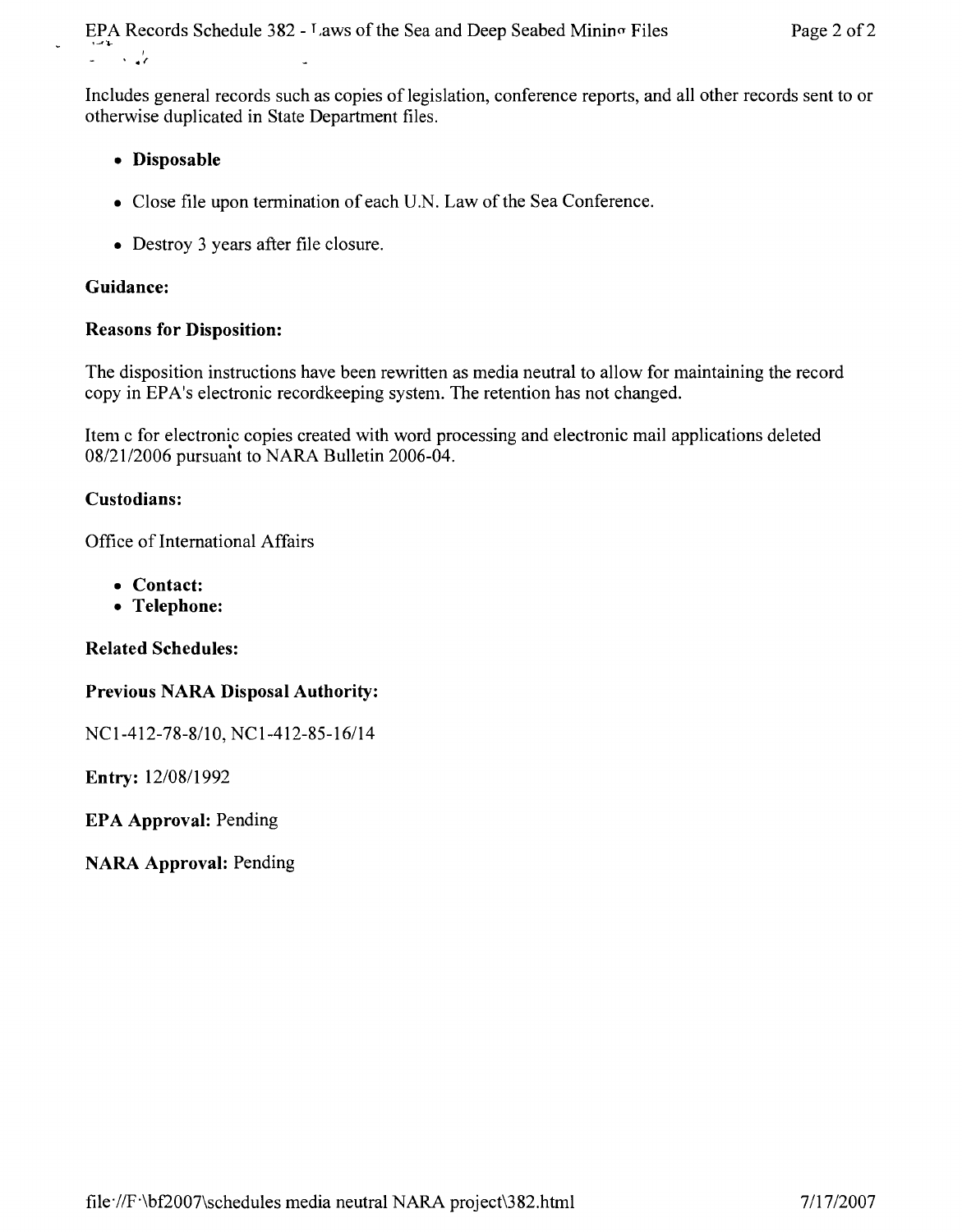• I' */I('*

This schedule is in development. It may not be used to retire or destroy records. If you have any questions, please contact the Records Help Desk.

# **EPA Records Schedule 383**

Status: Development, *07/31/2007*

Title: Ocean Dumping Files

Program: International Affairs

Applicability: Headquarters

Function: 114-041-01 - International Environmental Cooperation and Agreements

#### NARA Disposal Authority:

This schedule authorizes the disposition of the record copy in any media (media neutral). Records designated for permanent retention must be transferred to the National Archives in accordance with NARA standards at the time of transfer.

• Pending

#### Description:

Includes records relating to EPA participation in implementing the 1972 Ocean Dumping Treaty. Records relate to EPA chairmanship of the U.S. delegations to treaty group meetings, Agency monitoring of ocean dumping incidents, review and evaluation of ocean dumping regulations, and other related matters. Records consist of position papers, conference reports, correspondence, and other related records

#### Disposition Instructions:

Item a: Record copy

- Disposable
- Close inactive records at end of year.
- Destroy 10 years after file closure.

#### Guidance:

#### Reasons for Disposition:

The disposition mstructions have been rewritten as media neutral to allow for maintaining the record copy in EPA's electronic recordkeeping system. The retention has not changed.

Item b for electronic copies created with word processing and electronic mail applications deleted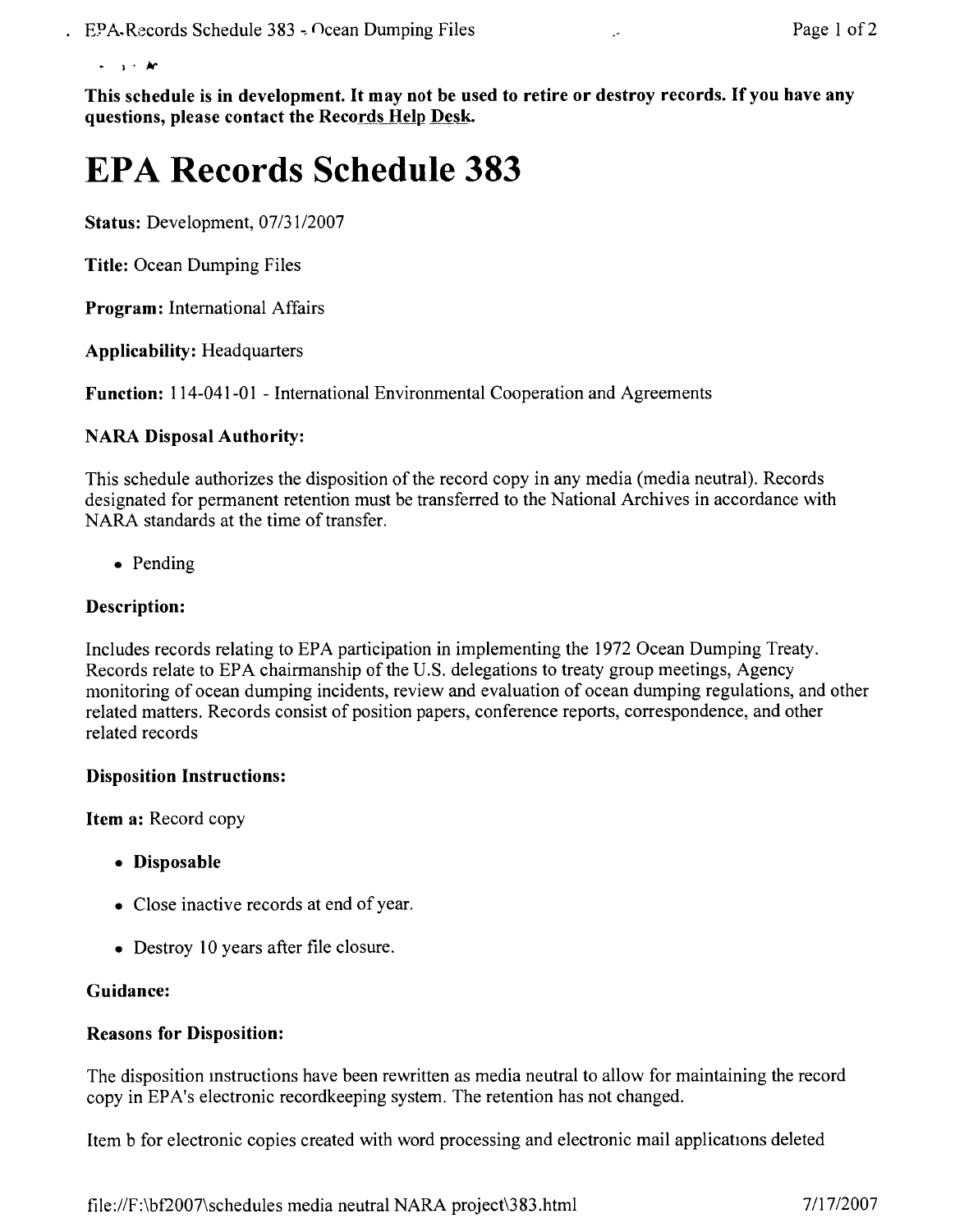. EPA Records Schedule 383 - Ocean Dumping Files Page 2 of 2

 $v = \sqrt{1 + \epsilon^2}$ 

08/21/2006 pursuant to NARA Bulletin 2006-04.

## **Custodians:**

Office of International Affairs

- **• Contact:**
- **• Telephone:**

### **Related Schedules:**

### **Previous NARA Disposal Authority:**

NCI-412-78-8111, *NCl-412-85-16115*

**Entry:** 12/08/1992

**EPA Approval:** Pending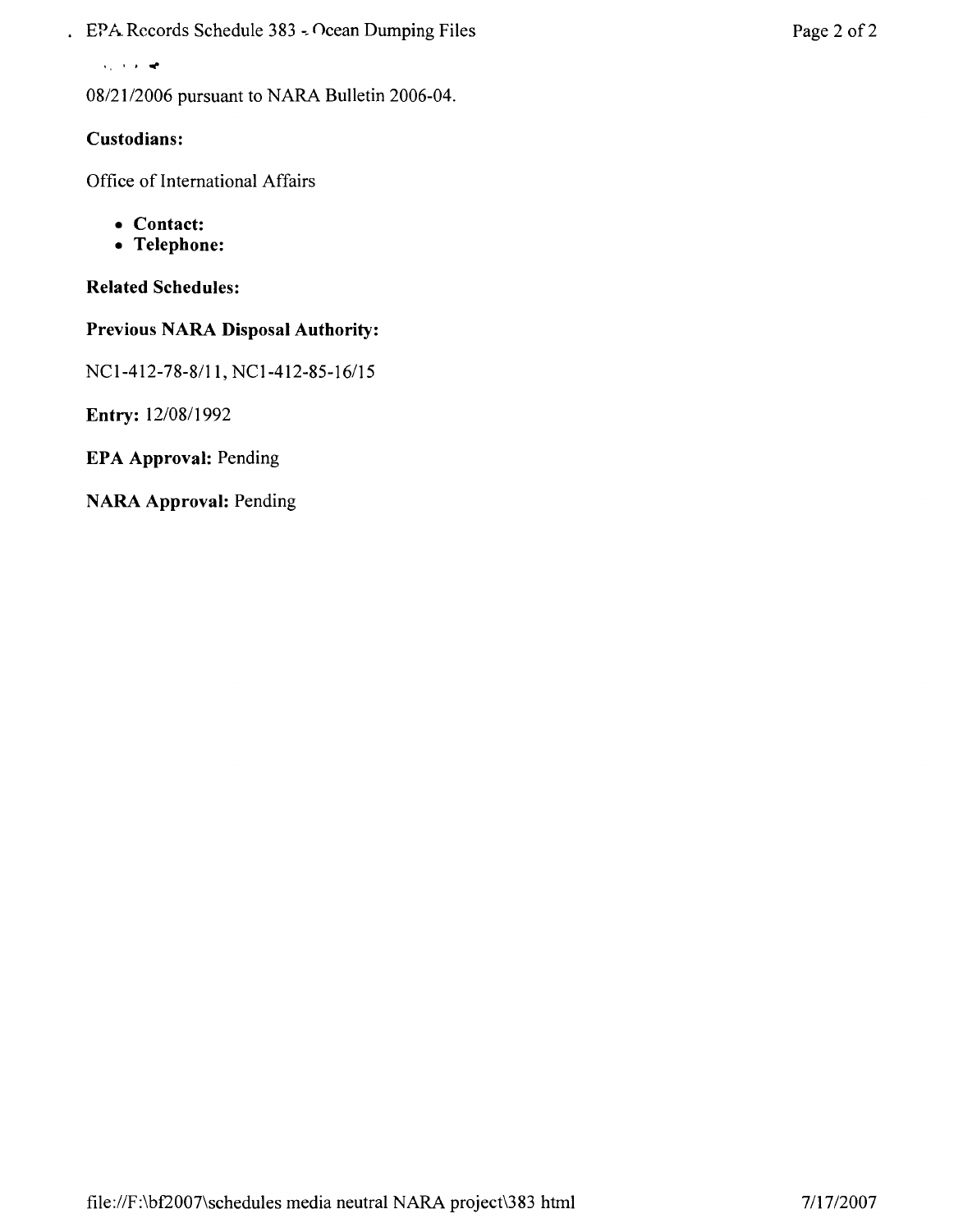This schedule is in draft. It may be used to retire records, but may not be used to destroy records. If you have any questions, please contact the Records Help Desk.

## **EPA Records Schedule 384**

**Status: Draft, 03/31/2009** 

Title: 011 Pollution Flle

Program: International Affairs

Applicability: Headquarters

Function: 114-041-01 - Intemational Environmental Cooperation and Agreements

#### NARA Disposal Authority:

This schedule authorizes the disposition of the record copy in any media (media neutral), excluding any records already in electronic form. Records designated for permanent retention must be transferred to the National Archives m accordance With NARA standards at the time of transfer.

•  $N1-412-07-66/9$ 

#### Description:

Includes records related to EPA participation in the negotiation and implementation of the 1973 Convention on the Prevention of Pollution from Ships and the treaty resultmg therefrom. Records relate to Agency recommendations concernmg port reception facihties, tank vessel retrofittmg, and providing technical assistance to developing countnes m 011 spill prevention, response, and cleanup

#### Disposition Instructions:

Item a(1): EPA internal documentation - Nonelectronic

Includes intra-agency correspondence, memoranda, position papers, and all other EPA mternal documentation not sent to or otherwise duplicated m State Department files.

- Permanent
- Close mactive records at end of year
- Transfer to the National Archives m 5 year blocks 10 years after file closure.

Item a(2): EPA mtemal documentation - Electronic

Includes intra-agency correspondence, memoranda, position papers, and all other EPA internal documentation not sent to or otherwise duplicated in State Department files.

• Permanent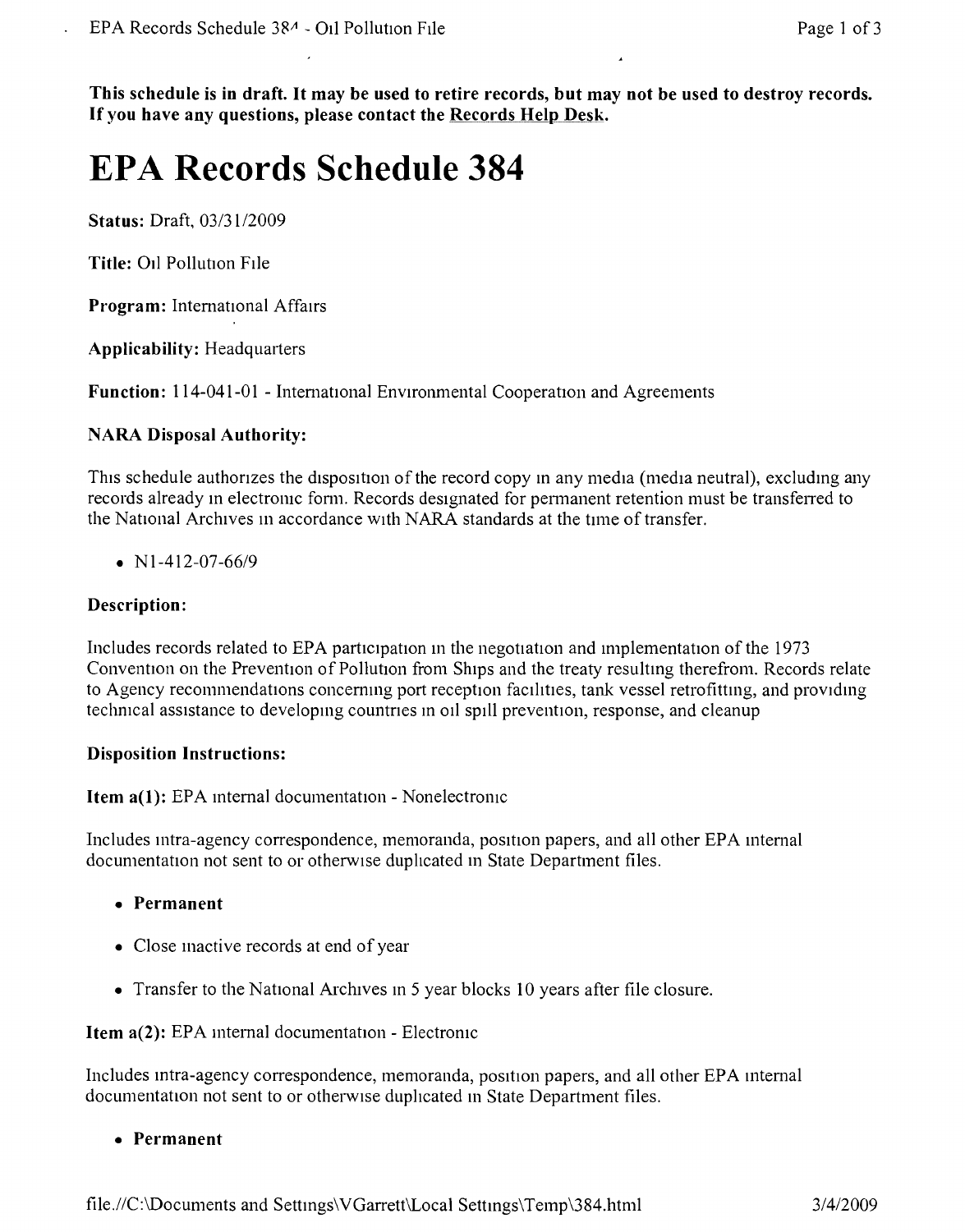- Close inactive records at end of year.
- Transfer to the National Archives 5 years after file closure, with any related documentation and external finding aids, as specified in 36 CFR 1228 270 or standards applicable at the time

**Item <b>1**(3): EPA internal documentation - Electronic copy of records transferred to the National Archives

Includes intra-asency correspondence, memoranda, position papers, and all other EPA internal documentation not sent to or otherwise duplicated in State Department files

**• Disposable**

NON-RECORD

- Close file upon transfer to the National Archives.
- Delete after electronic record copy is successfully transferred to the National Archives.

#### **Item b:** Other records

Includes general records such as conference and treaty documents, reports, and other records sent to or otherwise duplicated in State Department files.

- **• Disposable**
- Close mactive records at end of year.
- Destroy 3 years after file closure

#### **Guidance:**

#### **Reasons for Disposition:**

The disposition instructions have been rewntten as media neutral to allow for maintammg the record copy in EPA's electronic recordkeeping system. The retention has not changed.

The following change was made in the 03/31/2009 version:

• Changed retention of item a(1) to 10 years

The following changes were made m the *0113112008* version:

- Divided item a into three subitems,  $a(1)$ -(3).
- Revised the titles of disposition items  $a(1)$ -(3).
- Revised the disposition instruction for item  $a(3)$

Item c for electronic copies created with word processing and electroruc mall applications deleted *08/2112006* pursuant to NARA Bulletin 2006-04

#### **Custodians:**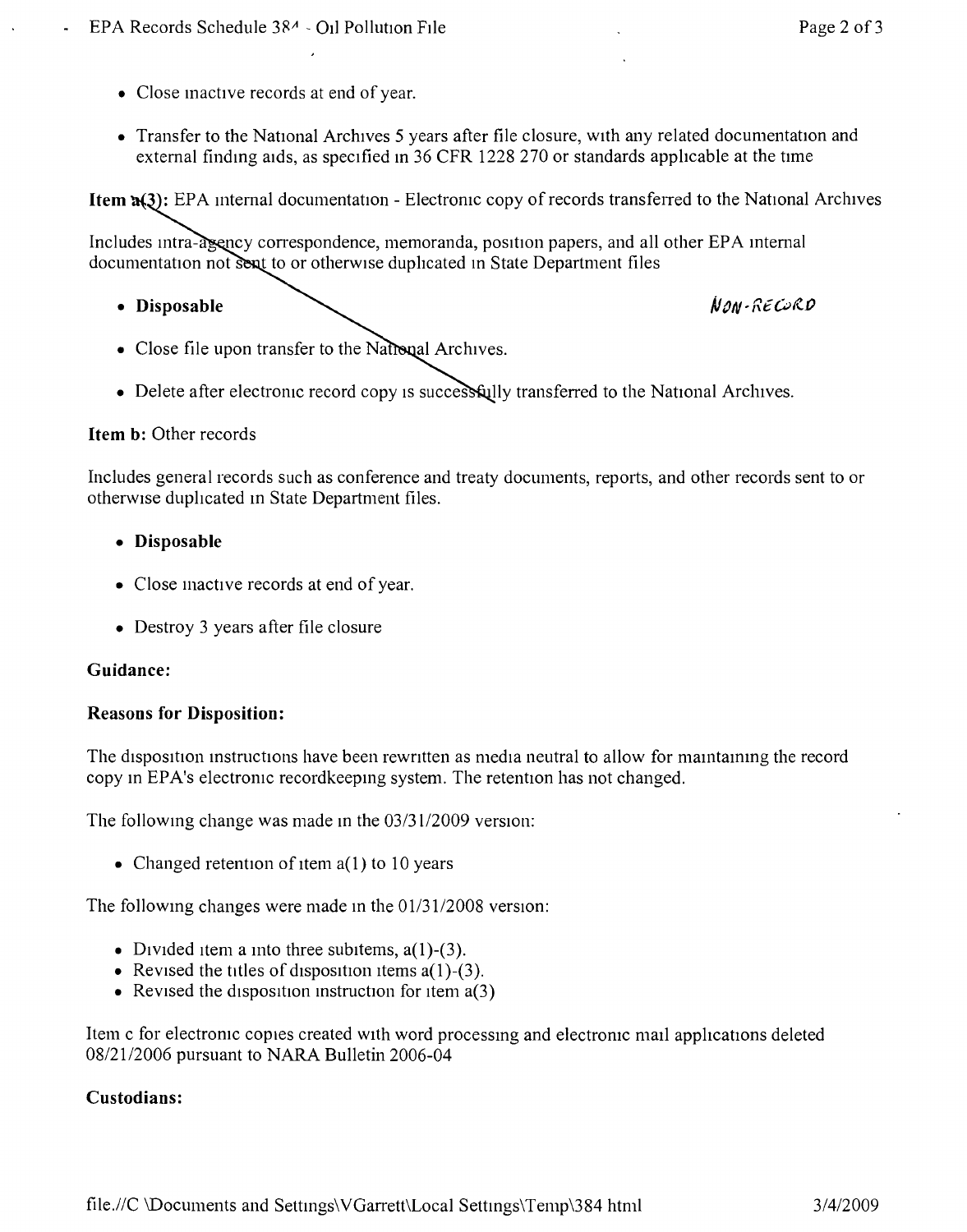Office of International Affairs

**• Contact:**

 $\overline{a}$  .

 $\bullet$ 

**• Telephone:**

**Related Schedules:**

## **Previous NARA Disposal Authority:**

*NC1-412-78-8/12,* NC1-412-85-16116

**Entry:** *12/0811992*

**EPA Approval:** *07/26/2007*

**NARA Approval:** Pending

 $\overline{a}$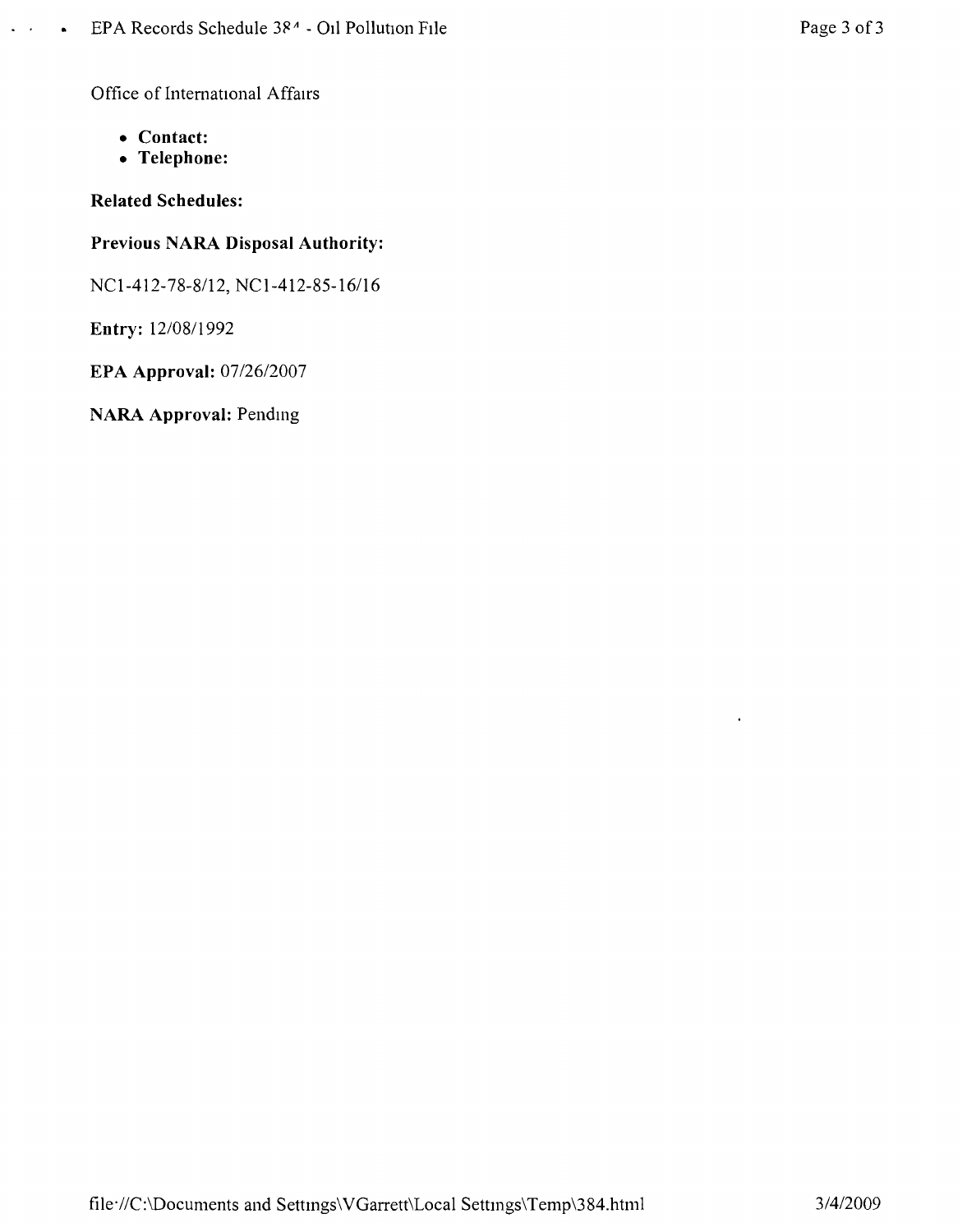This schedule is in development. It may not be used to retire or destroy records. If you have any **questions, please contact the** Records Help Desk.

# **EPA Records Schedule 385**

**Status:** Development, *07/3112007*

**Title:** NATO Committee on the Challenges of Modern Society (CCMS)

**Program:** International Affairs

**Applicability:** Headquarters

**Function:** 114-041-01 - International Environmental Cooperation and Agreements

### **NARA Disposal Authority:**

This schedule authorizes the disposition of the record copy in any media (media neutral). Records designated for permanent retention must be transferred to the National Archives in accordance with NARA standards at the time of transfer.

• Pending

## **Description:**

Includes records containing the history of the Committee since its inception in 1969. This international committee is composed of members of the North Atlantic Treaty Organization (NATO), and includes a silent consent procedure for participation by other than NATO members

#### **Disposition Instructions:**

**Item a:** Formally issued documents, summary reports, and decision sheets *(AC/274* numbered documents)

## **• Permanent**

- Close inactive records at end of year.
- Transfer nonelectronic records to the National Archives in 5 year blocks 25 years after file closure.
- Transfer electronic records to the National Archives 5 years after file closure, with any related documentation and external finding aids, as specified in 36 CFR 1228.270 or standards applicable at the time. Delete EPA reference copy 25 years after file closure.

## **Item b:** Coordinators files

Includes correspondence, CCMS General, Plenary, Round Table Topics, and Ad Hoc Topics files, and other records documenting the development of policies and programs or significantly documenting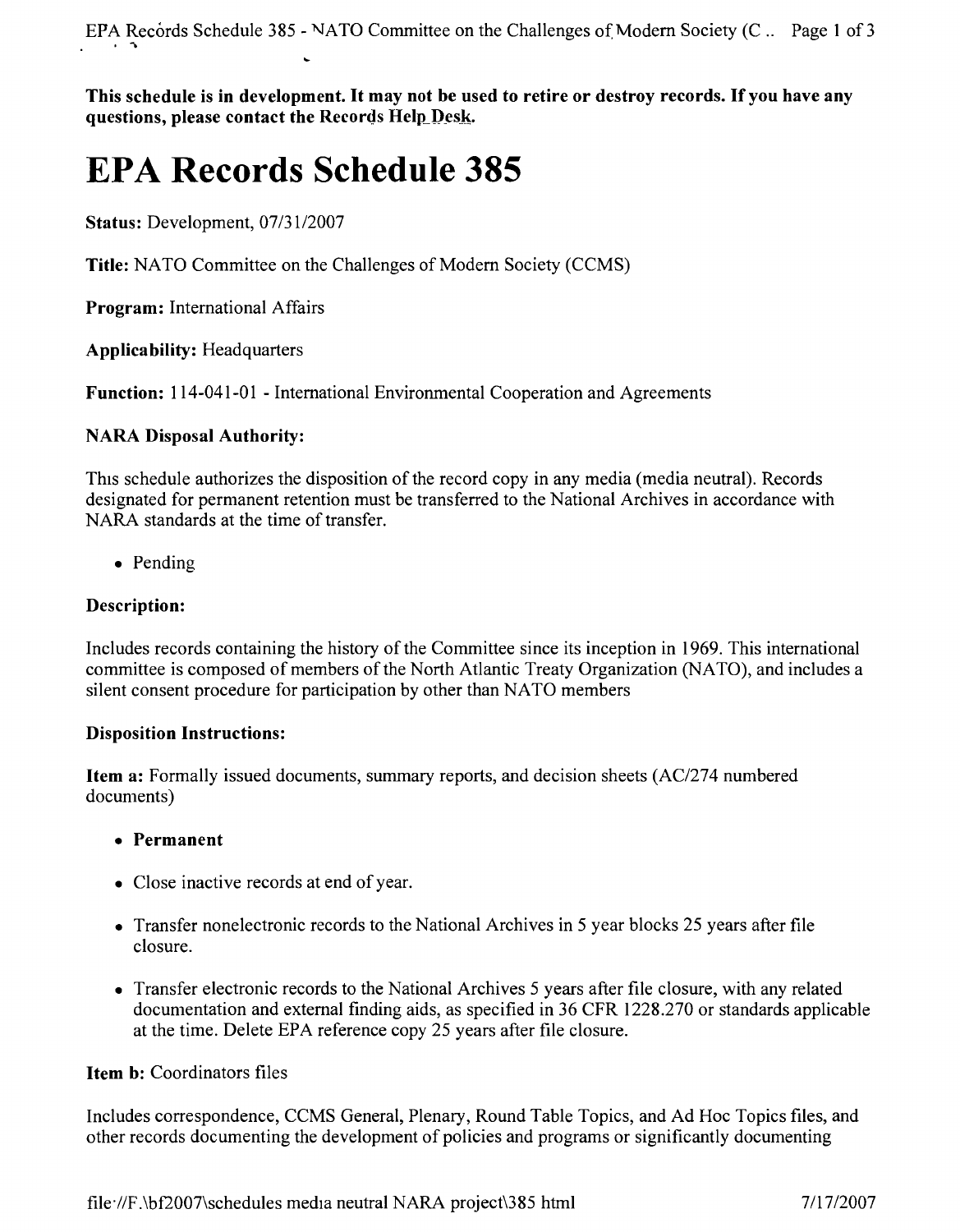EPA Records Schedule 385 - NATO Committee on the Challenges of Modern Society (C... Page 2 of 3

CCMS program activities, and not duplicated elsewhere.

## **• Permanent**

- Close inactive records at end of year.
- Transfer nonelectronic records to the National Archives in 5 year blocks 20 years after file closure.
- Transfer electronic records to the National Archives 5 years after file closure, with any related documentation and external finding aids, as specified in 36 CFR 1228.270 or standards applicable at the time. Delete EPA reference copy 20 years after file closure.

## **Item** c: PIlot studies

Includes records related to pilot study projects conducted under auspices of the CCMS such as project proposals, study objectives, results, and formal policy statements on the U.S. role in CCMS not duplicated elsewhere.

## **• Permanent**

- Close inactive records on completion of study and follow-up activities.
- Transfer to the National Archives in 5 year blocks 25 years after file closure.
- Transfer electronic records to the National Archives 5 years after file closure, with any related documentation and external finding aids, as specified in 36 CFR 1228.270 or standards apphcable at the time. Delete EPA reference copy 25 years after file closure.

## **Item d:** Reports

Includes reports from pilot studies, including both the final reports (Blue Book Series) and Plenum publications.

## **• Permanent**

- Close inactive records on completion of study and follow-up activities.
- Transfer to the National Archives in 5 year blocks 25 years after file closure.
- Transfer electronic records to the National Archives 5 years after file closure, with any related documentation and external finding aids, as specified in 36 CFR 1228.270 or standards applicable at the time. Delete EPA reference copy 25 years after file closure.

## **Item** e: Chair or Co-chair files

Includes meeting agendas, official copies of minutes or transcripts of meetings, copies of official committee reports, and working papers

**• Permanent**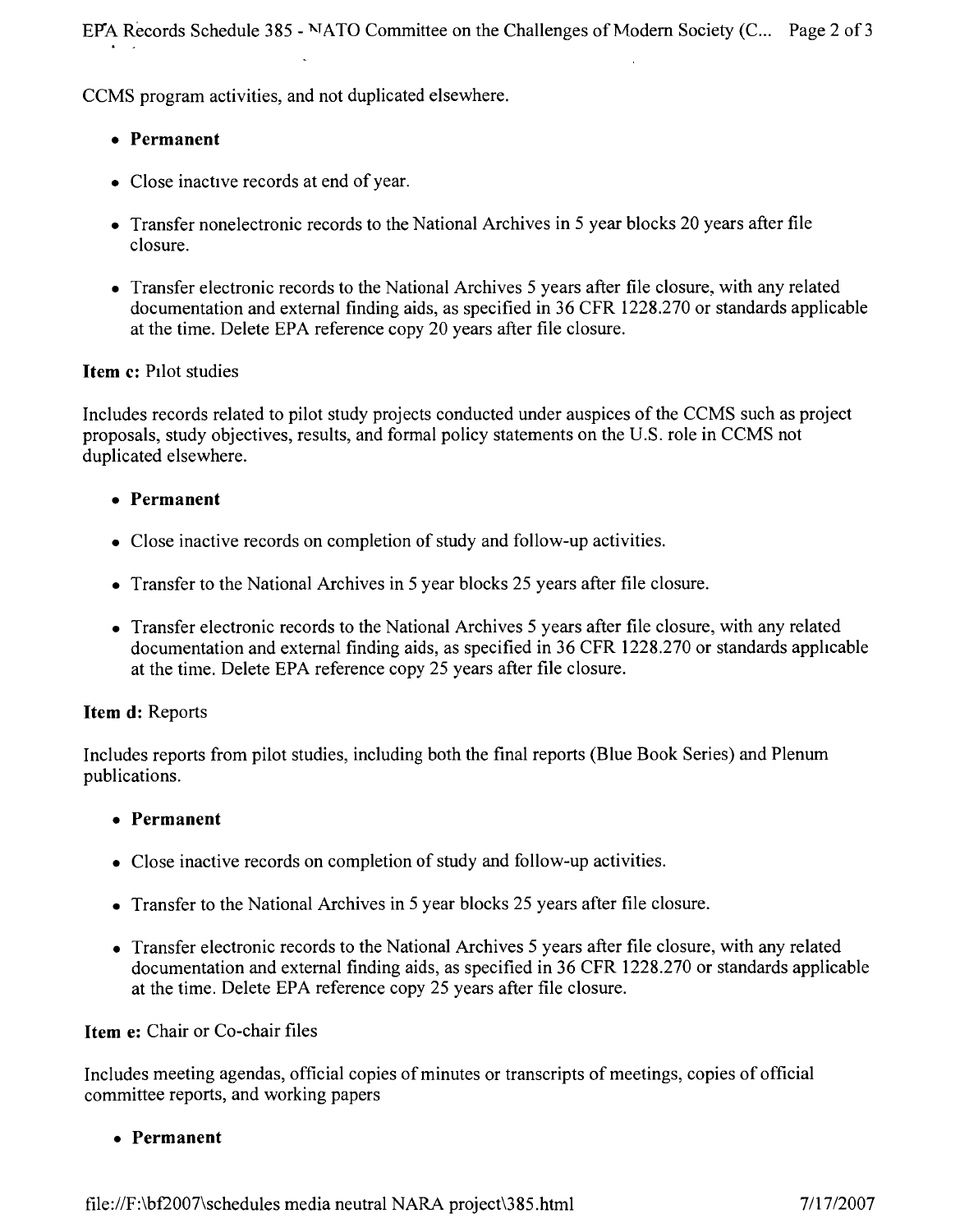- Close inactive records when a new EPA chair or co-chair is appointed.
- Transfer to the National Archives in 5 year blocks 20 years after file closure.
- Transfer electronic records to the National Archives 5 years after file closure, with any related documentation and external finding aids, as specified in 36 CFR 1228.270 or standards apphcable at the time. Delete EPA reference copy 20 years after file closure.

#### **Guidance:**

The Office of International Affairs is responsible for the maintenance and disposition of records covered in items a, b, and d. The program office of the committee chair or co-chair is responsible for the maintenance and disposition of records covered in c and e.

Records for ongoing committee activities may be transferred to the new EPA chair or co-chair. Retire records for committee activities which are no longer active to the FRC.

#### **Reasons for Disposition:**

The disposition instructions have been rewritten as media neutral to allow for maintaining the record copy. The retention has not changed.

Item f for electronic copies created with word processing and electronic mail applications deleted *08/2112006* pursuant to NARA Bulletin 2006-04.

#### **Custodians:**

Multiple units

#### **Related Schedules:**

#### **Previous NARA Disposal Authority:**

*NCI-412-78-8113, NCI-412-85-16117,* NI-412-99-20

**Entry:** *12/0811992*

**EPA Approval:** Pending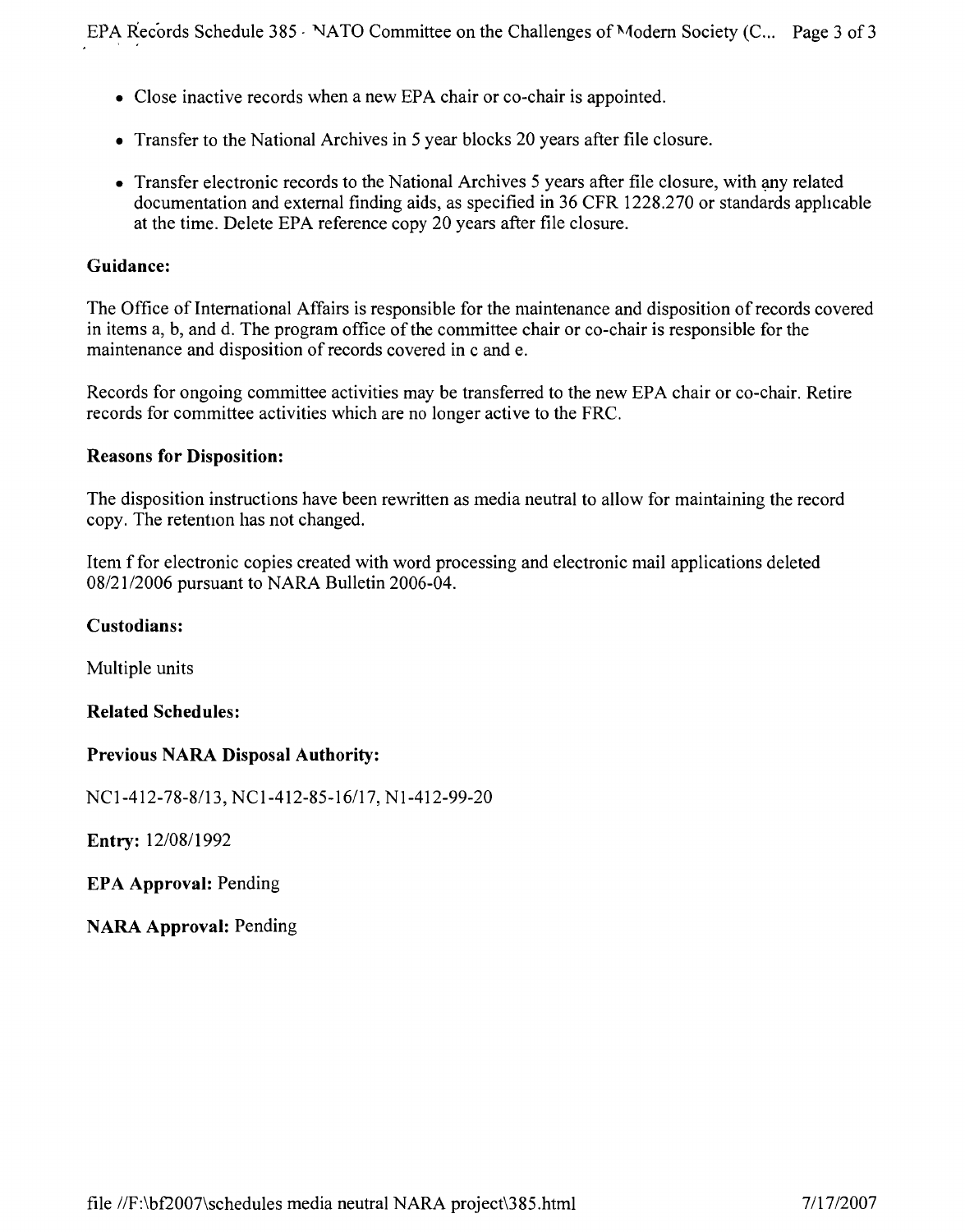EPA Records Schedule 386 Organization for Economic Cooperation and Development (.. Page 1 of 2  $r \cdot \overline{r}$ 

This schedule is in development. It may not be used to retire or destroy records. If you have any **questions, please contact the Records Help Desk.** 

# **EPA Records Schedule 386**

**Status:** Development, *07/3112007*

**Title:** Organization for Economic Cooperation and Development (OECD) Program File

**Program:** International Affairs

**Applicability:** Headquarters

**Function:** 114-042-01 - International Environmental Technical Assistance

## **NARA Disposal Authority:**

This schedule authorizes the disposition of the record copy in any media (media neutral). Records designated for permanent retention must be transferred to the National Archives in accordance with NARA standards at the time of transfer.

• Pending

## **Description:**

Includes records related to EPA participation in the Organization for Economic Cooperation and Development (OECD) and its subsidiary environmental committee and technical groups. Records consist of OECD Council and Executive Committee minutes, environmental committee technical reports, EPA comments and position papers on OECD policy statements, and correspondence with the Organization.

## **Disposition Instructions:**

**Item a:** Record copy

- **• Disposable**
- Close inactive records at end of year.
- Destroy 3 years after file closure.

## **Guidance:**

## **Reasons for Disposition:**

The disposition instructions have been rewritten as media neutral to allow for maintaining the record copy in EPA's electronic recordkeeping system. The retention has not changed.

Item b for electronic copies created with word processing and electronic mail applications deleted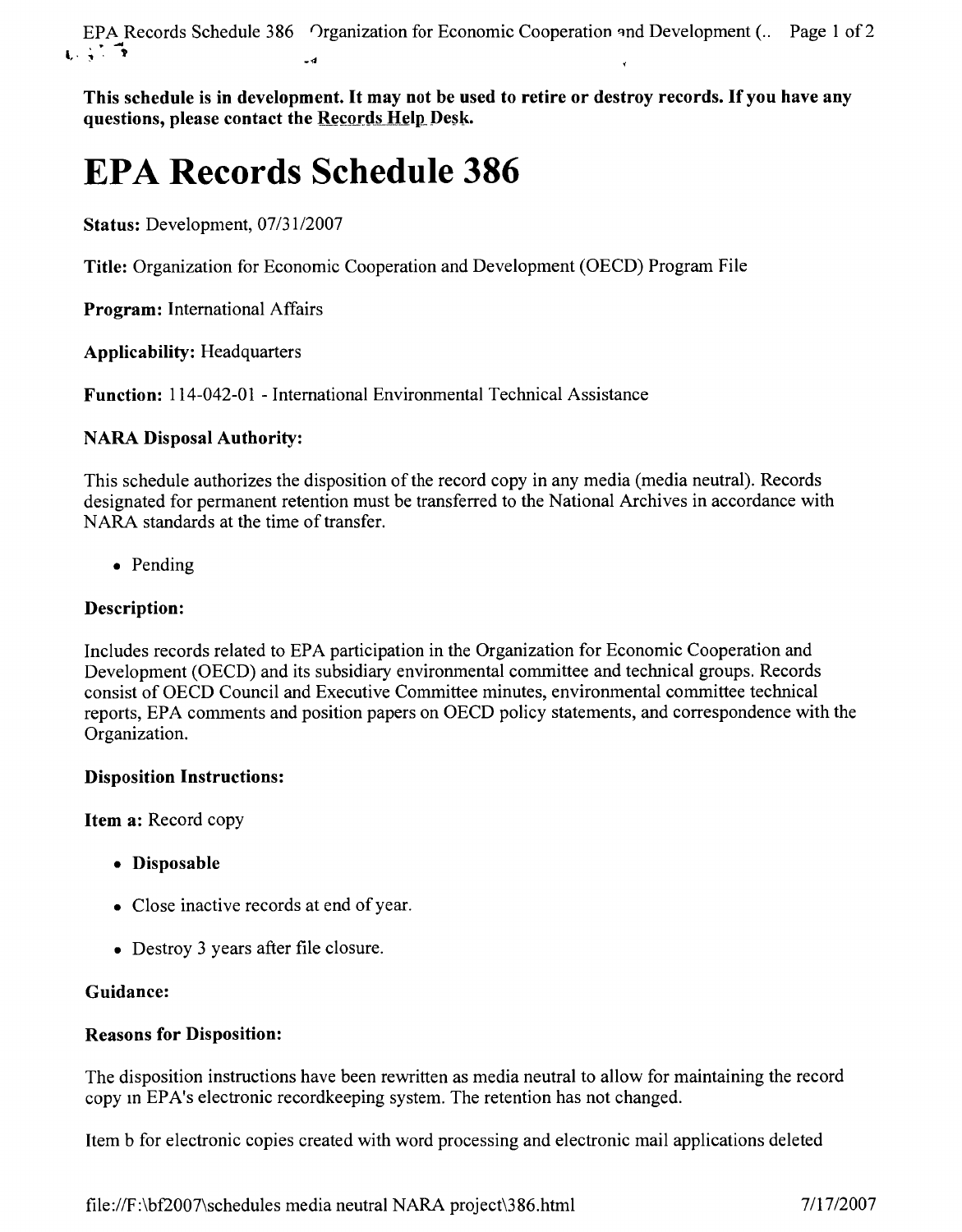EPA Records Schedule 386 -  $\cap$ rganization for Economic Cooperation and Development (... Page 2 of 2  $\ell$  .  $\mu$   $\rightarrow$   $\lambda$   $\rightarrow$ 

*08/2112006* pursuant to NARA Bulletin 2006-04.

### **Custodians:**

Office of International Affairs

- **• Contact:**
- **• Telephone:**

**Related Schedules:**

**Previous NARA Disposal Authority:**

NCI-412-85-16/18

**Entry:** *12/09/1992*

**EPA Approval:** Pending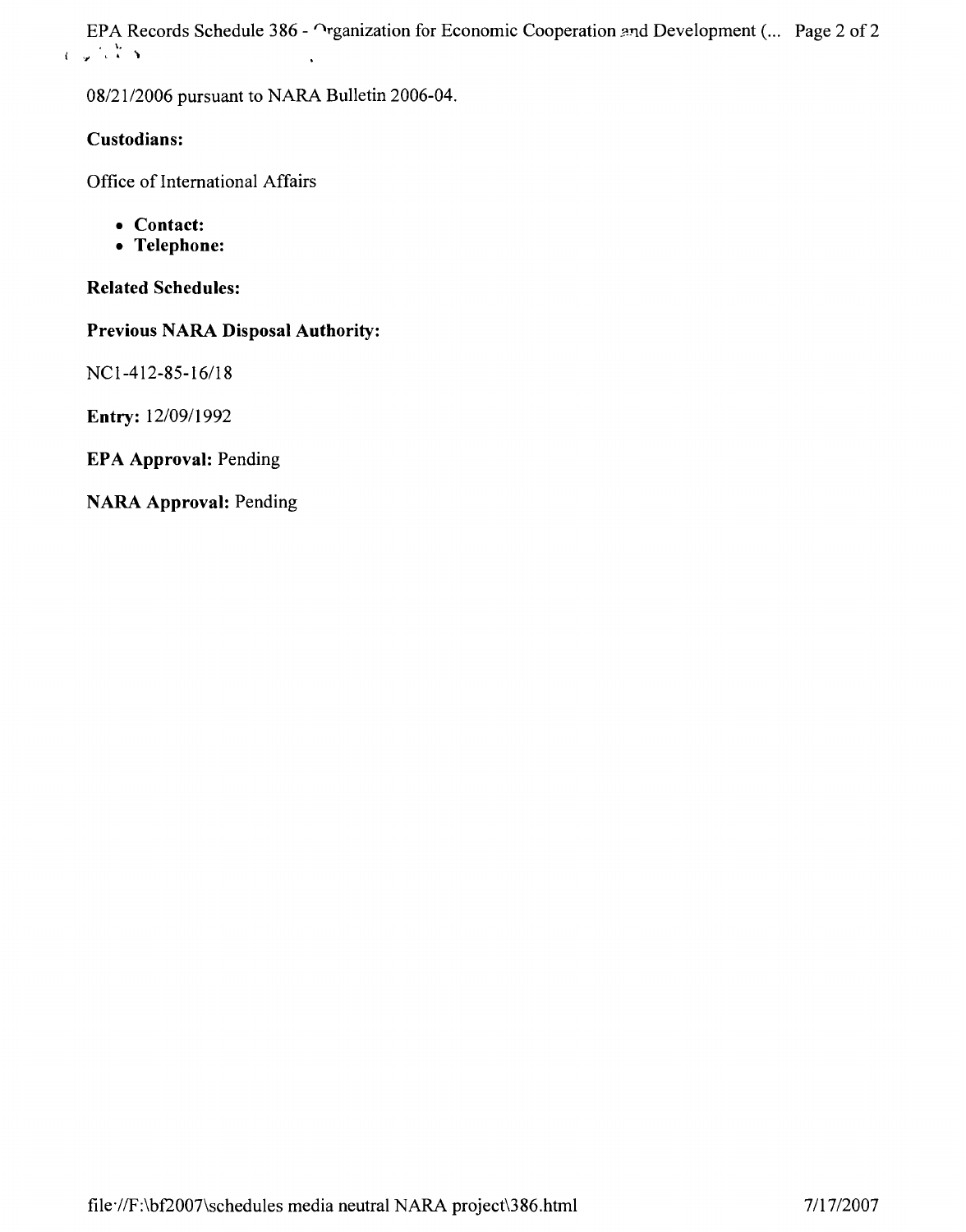This schedule is in development. It may not be used to retire or destroy records. If you have any questions, please contact the Records Help Desk.

# **EPA Records Schedule 387**

Status: Development, *07/3112007*

Title: Economic Commission for Europe (ECE) File

Program: International Affairs

Applicability: Headquarters

Function: 114-041-01 - International Environmental Cooperation and Agreements

## NARA Disposal Authority:

This schedule authorizes the disposition of the record copy in any media (media neutral). Records designated for permanent retention must be transferred to the National Archives in accordance with NARA standards at the time of transfer.

• Pending

## Description:

Includes records related to EPA participation in the Economic Commission for Europe (ECE), a United Nations subsidiary organization comprised of Eastern and Western European nations and the Soviet Umon Records consist of copies of the technical documents and policy statements of the ECE's environmental committee, and related correspondence.

#### Disposition Instructions:

Item a: Record copy

- Disposable
- Close inactive records at end of year.
- Destroy 5 years after file closure.

## Guidance:

## Reasons for Disposition:

The disposition instructions have been rewritten as media neutral to allow for maintaining the record copy in EPA's electronic recordkeeping system. The retention has not changed.

Item b for electronic copies created with word processing and electronic mail applications deleted *08/2112006* pursuant to NARA Bulletin 2006-04.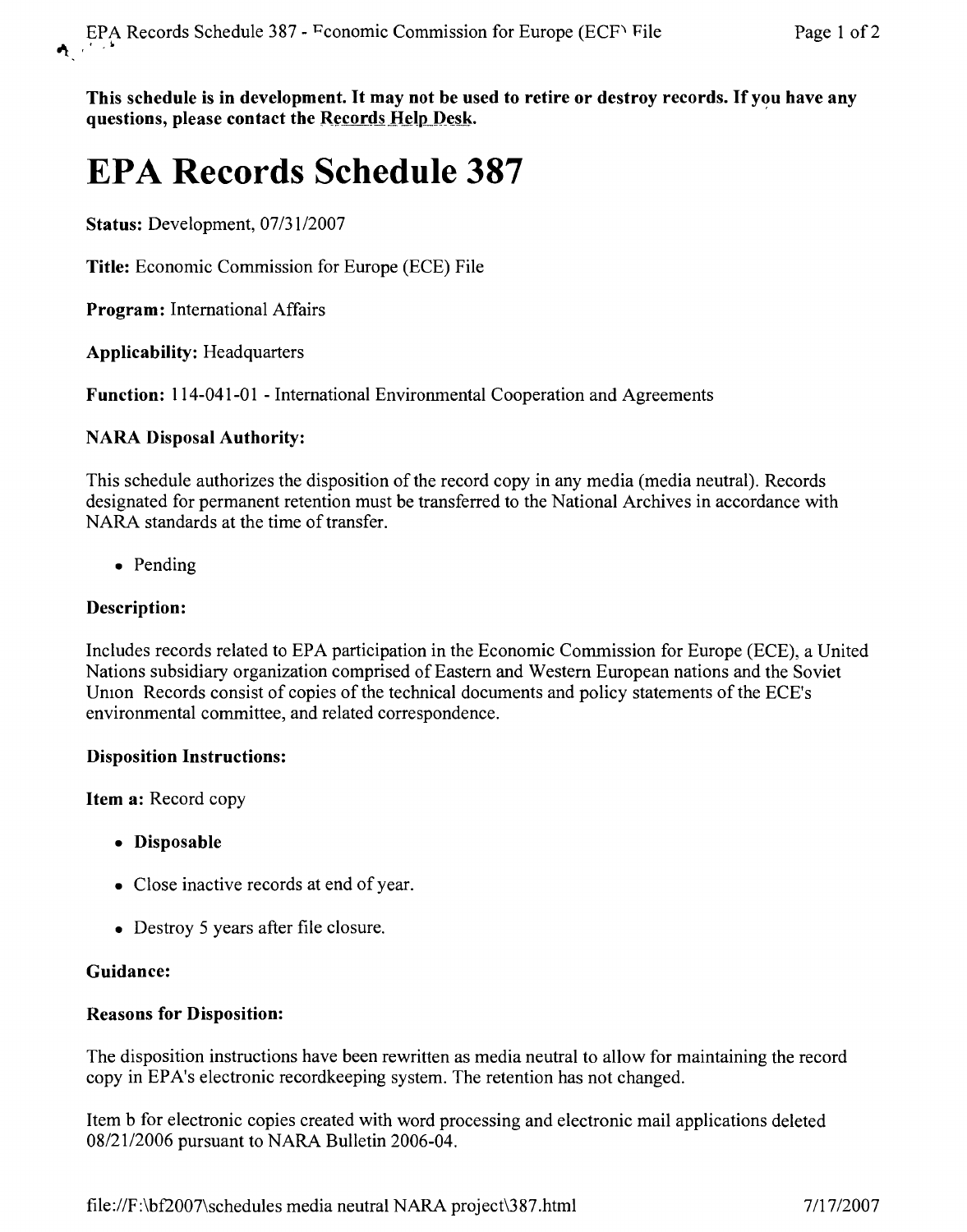## **Custodians:**

Office of International Affairs

- **• Contact:**
- **• Telephone:**

**Related Schedules:**

## **Previous NARA Disposal Authority:**

NCI-412-78-8/17, NCI-412-85-16/19

**Entry:** *12/09/1992*

**EPA Approval:** Pending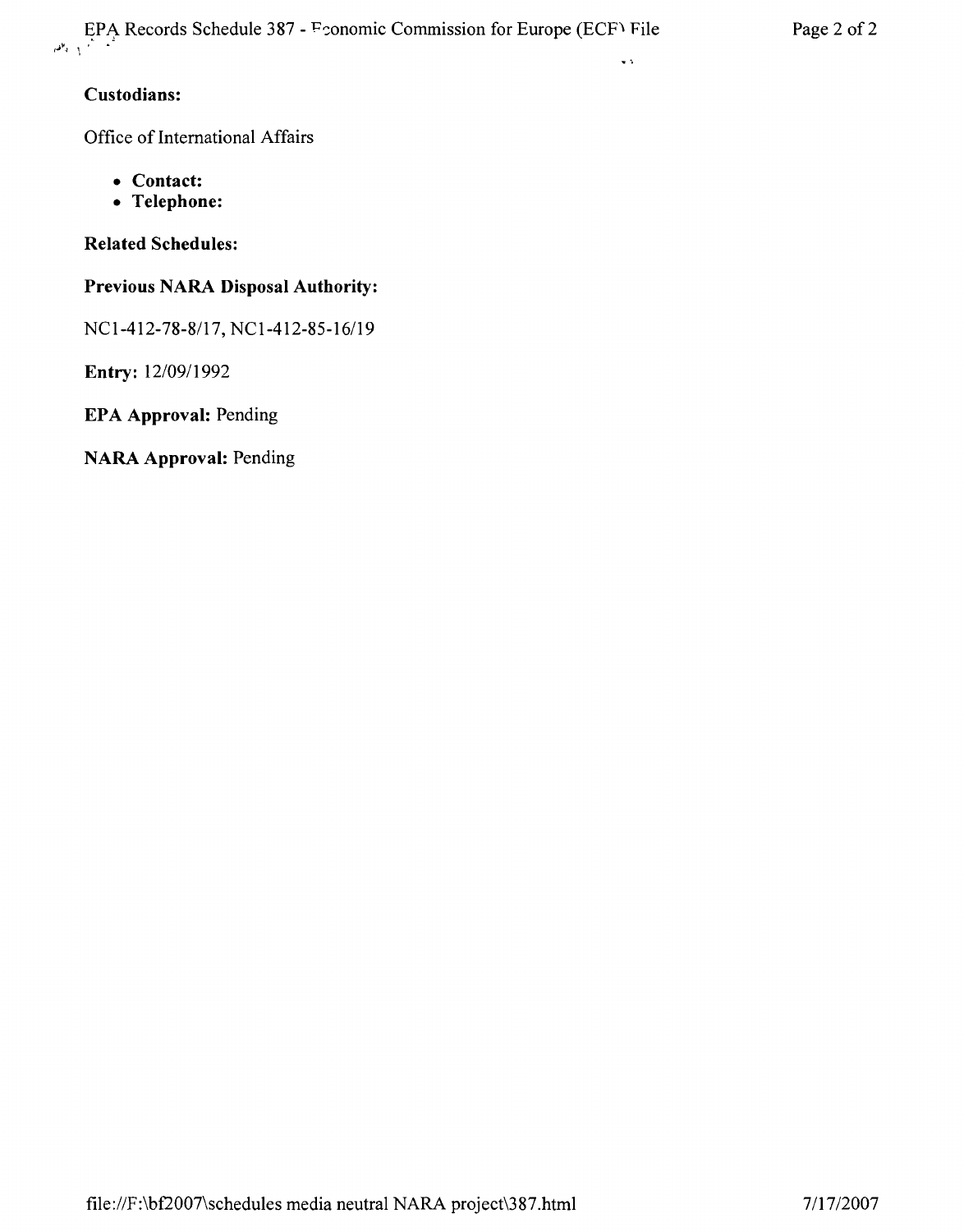**This schedule is in development. It may not be used to retire or destroy records.** If you **have any questions, please contact the** RecordsHelpDesk,

# **EPA Records Schedule 388**

**Status:** Development, *07/3112007*

**Title:** World Health Organization (WHO) File

**Program:** International Affairs

**Applicability:** Headquarters

**Function:** 114-041-01 - International Environmental Cooperation and Agreements

## **NARA Disposal Authority:**

This schedule authorizes the disposition of the record copy in any media (media neutral). Records designated for permanent retention must be transferred to the National Archives in accordance with NARA standards at the time of transfer.

• Pending

## **Description:**

Includes records related to EPA participation in the environmental programs of the World Health Organization (WHO) and its subsidiary, the Pan American Health Organization. Records consist of copy of EPA international agreement with the WHO, technical reports, and project documents.

## **Disposition Instructions:**

## **Item a:** Basic agreements

Includes copy of EPA and WHO agreement for WHO Collaborating Center for Environmental Pollution Control, work programs, reviews, evaluations, and financial records.

- **• Disposable**
- Close inactive records at end of year.
- Destroy 10 years after file closure.

## **Item b:** Other records

Includes correspondence, memoranda, and information related to the management of overall EPA participation in WHO activities.

**• Disposable**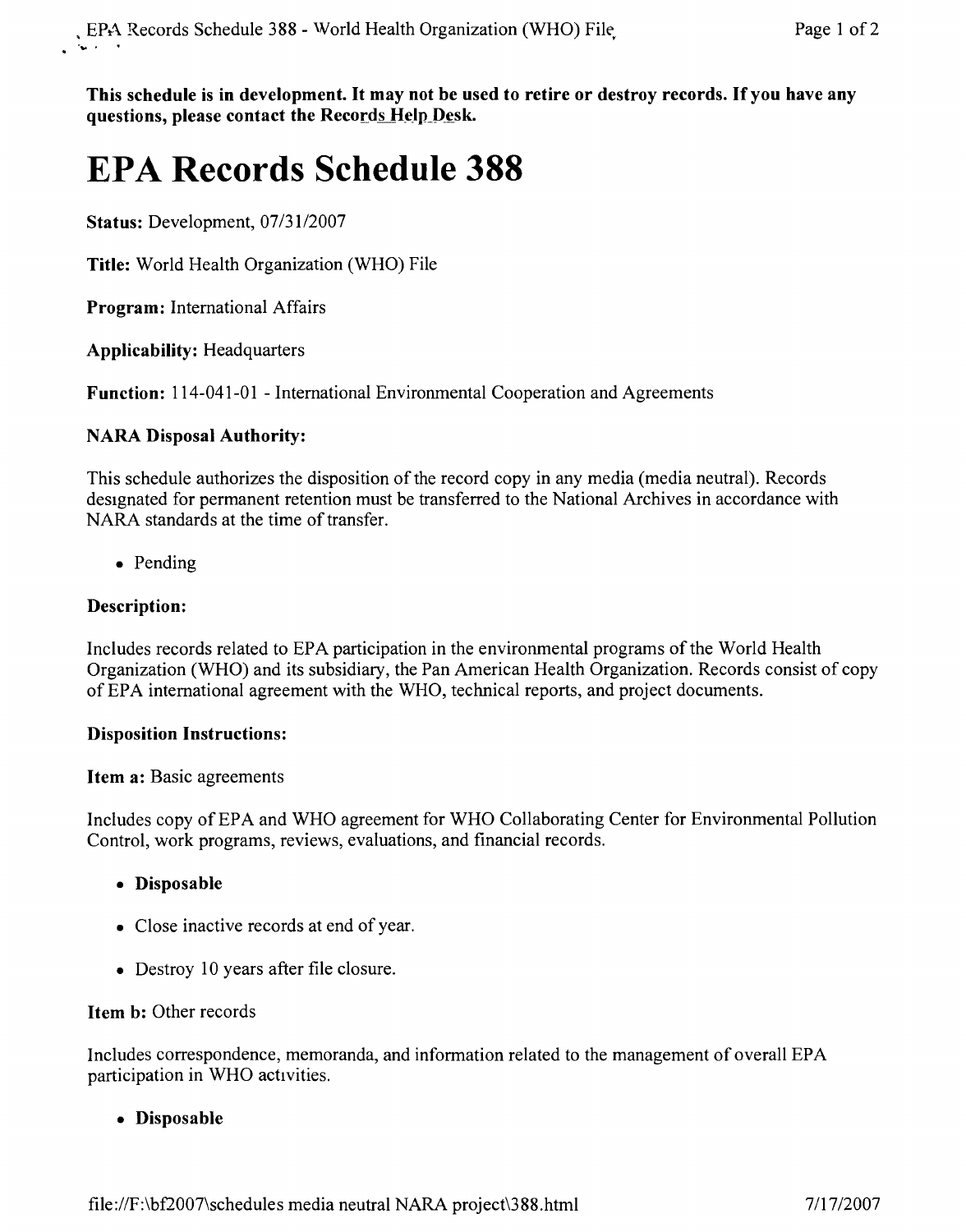- Close inactive records at end of year.
- Destroy 2 years after file closure.

#### **Guidance:**

#### **Reasons for Disposition:**

The disposition instructions have been rewritten as media neutral to allow for maintaining the record copy in EPA's electronic recordkeeping system. The retention has not changed.

Item c for electronic copies created with word processing and electronic mail applications deleted *08/21/2006* pursuant to NARA Bulletin 2006-04.

#### **Custodians:**

Office of International Affairs

- **• Contact:**
- **• Telephone:**

#### **Related Schedules:**

#### **Previous NARA Disposal Authority:**

NCI-412-78-8118, *NCI-412-85-16/20*

**Entry:** *12/0911992*

**EPA Approval:** Pending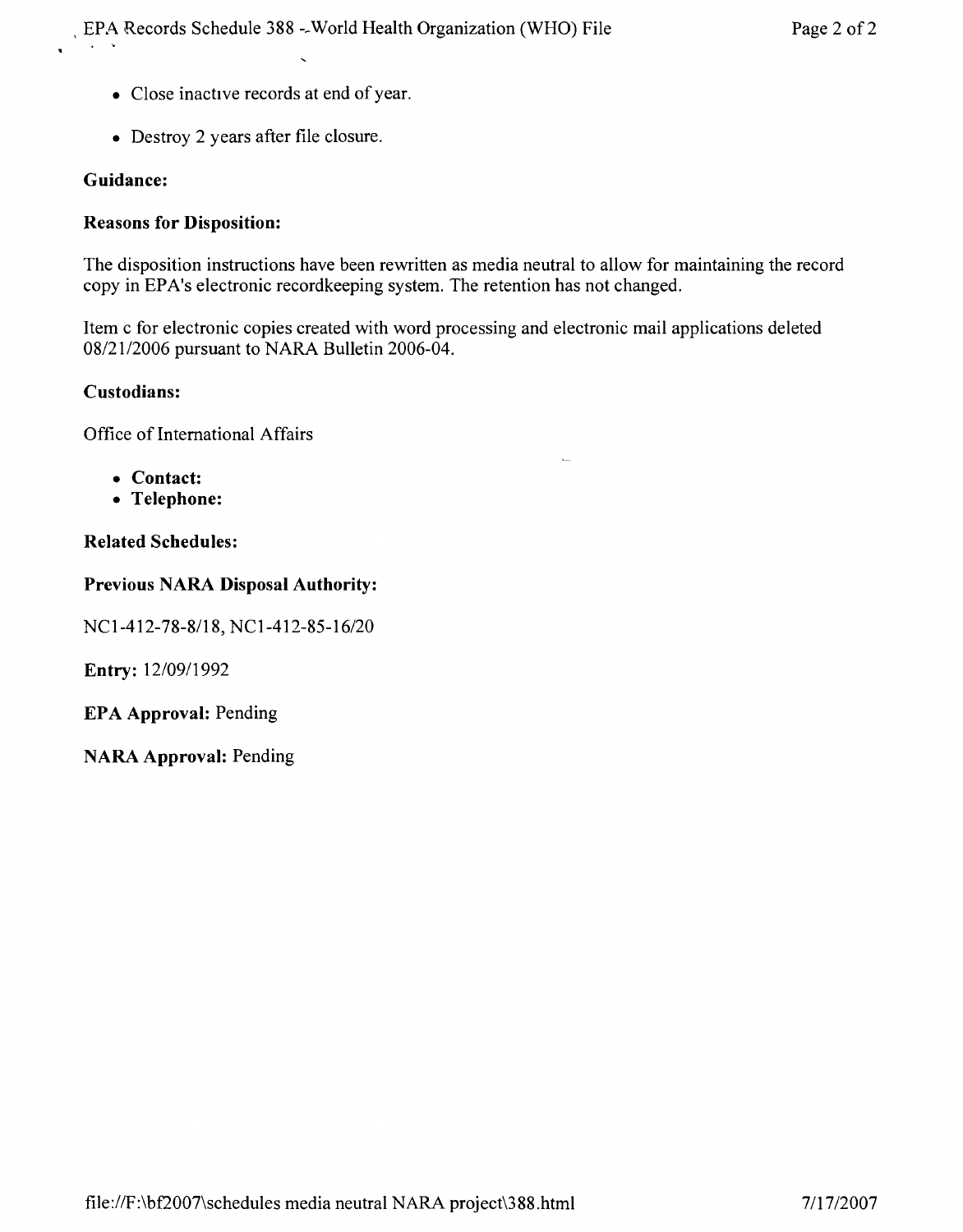This schedule is in draft. It may be used to retire records, but may not be used to destroy records. **If you have any questions, please contact the Records Help Desk.**

## **EPA Records Schedule 390**

**Status:** Draft, *03/31/2009*

**Title:** U.S. and Canadian Relations File

**Program:** International Affairs

**Applicability:** Headquarters

Function: 114-041-01 - International Environmental Cooperation and Agreements

#### **NARA Disposal Authority:**

This schedule authorizes the disposition of the record copy in any media (media neutral), excluding any records already m electronic form Records designated for permanent retention must be transferred to the National Archives in accordance with NARA standards at the time of transfer

*• Nl-412-07-66114*

#### **Description:**

Includes records related to EPA involvement in the environmental problems concerning the U S. and Canada, based on a 1972 agreement negotiated between the two countnes. Environmental areas mclude Great Lake pollution and other problems of mutual concern.

#### **Disposition Instructions:**

**Item a(1):** EPA internal documentation - Nonelectronic

Includes intra-agency correspondence, memoranda, position papers, and all other EPA internal documentation not sent or otherwise duplicated in State Department files.

- **• Permanent**
- Close inactive records at end of year
- Transfer to the National Archives 10 years after file closure

**Item a(2):** EPA mternal documentation - Electromc

Includes intra-agency correspondence, memoranda, position papers, and all other EPA internal documentation not sent or otherwise duplicated in State Department files.

\ **• Permanent**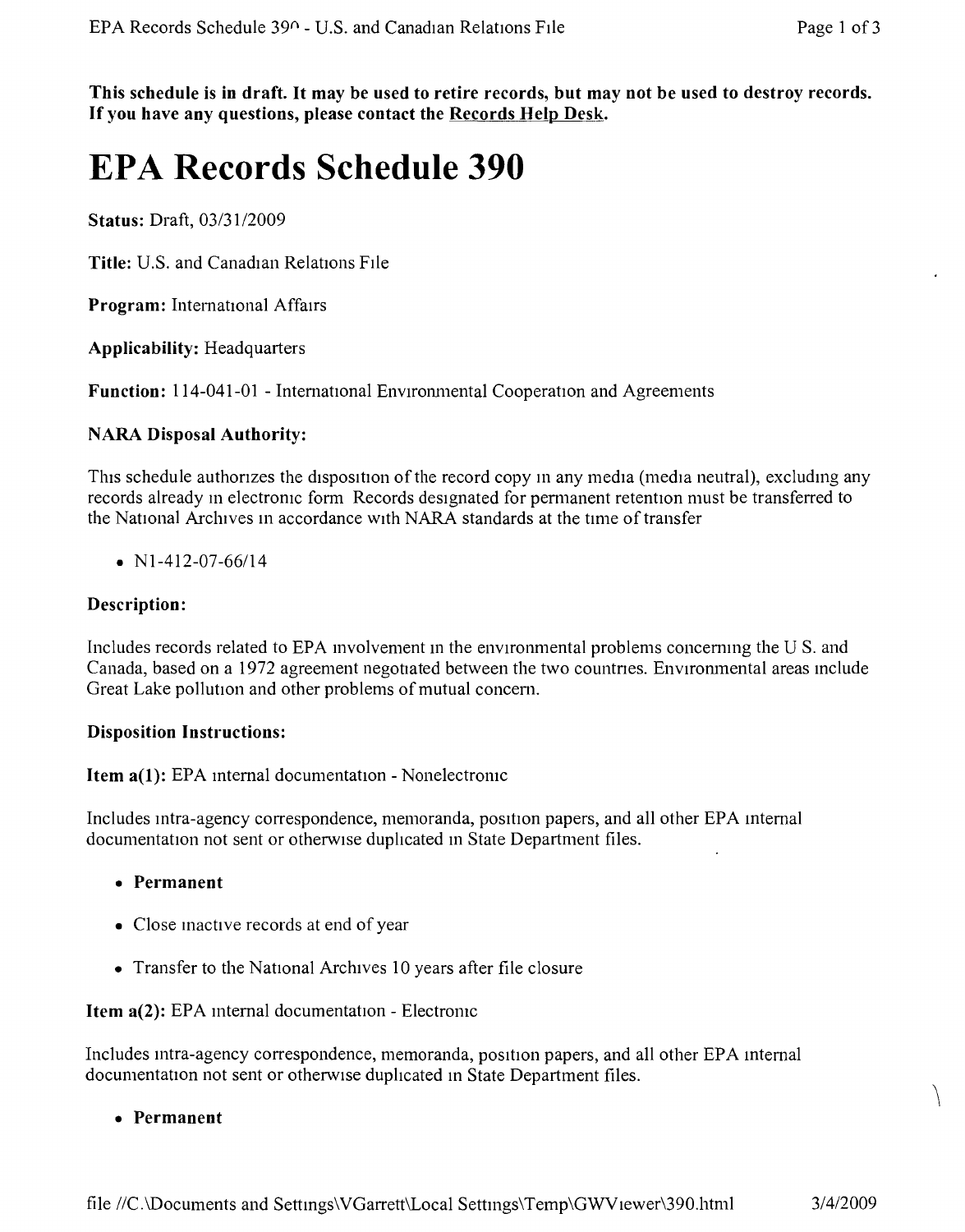- Close inactive records at end of year.
- Transfer to the National Archives 5 years after file closure, with any related documentation and extemal finding aids, as specified In 36 CFR 1228 270 or standards apphcable at the time

**Item a(3):** EPA internal documentation - Electronic copy of records transferred to the National Archives

Includes intra-agency correspondence, memoranda, position papers, and all other EPA internal documentation not sent or otherwise duplicated in State Department files.

• Disposable *Non-RECORD* 

- Close file upon transfer to the National Archaves.
- Delete after electronic record copy is successfully transferred to the National Archives.

#### **Item b:** Other records

Includes general records such as copies of agreements, reports, and other records sent to or otherwise duplicated in State Department files.

- **• Disposable**
- Close inactive records at end of year.
- Destroy 3 years after file closure.

#### **Guidance:**

#### **Reasons for Disposition:**

The disposition instructions have been rewritten as media neutral to allow for maintaining the record copy in EPA's electronic recordkeeping system. The retention has not changed.

The following change was made in the 03/31/2009 version

• Changed retention of item  $a(1)$  to 10 years.

The following changes were made in the  $01/31/2008$  version:

- Divided item a into three subitems,  $a(1)$ -(3)
- Revised the titles of disposition items  $a(1)$ -(3)
- Revised the disposition instruction for item  $a(3)$

Item c for electronic copies created with word processmg and electronic mall apphcations deleted *08/2112006* pursuant to NARA Bulletm 2006-04.

#### **Custodians:**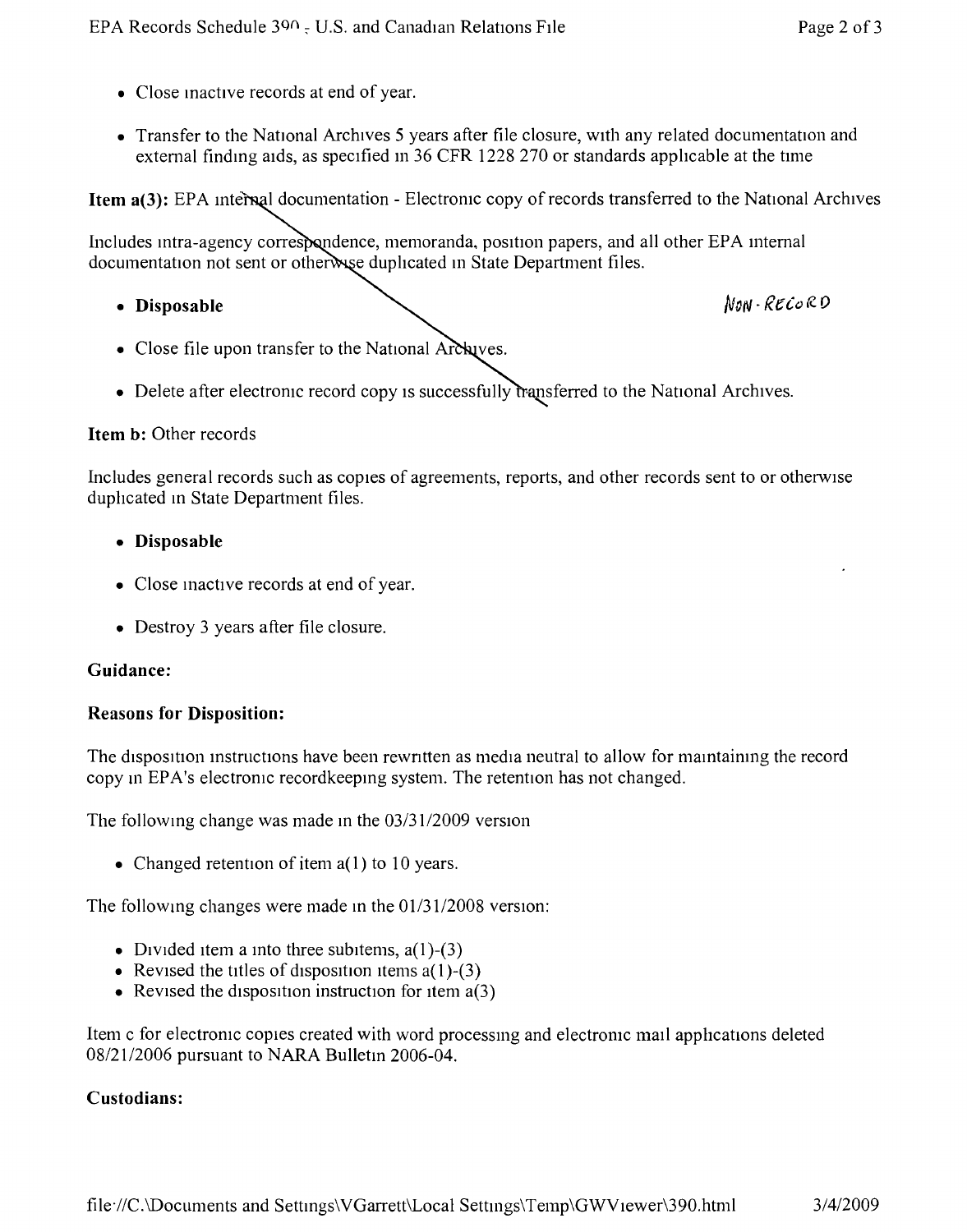Office of International Affairs

- **• Contact:**
- **• Telephone:**

**Related Schedules:**

## **Previous NARA Disposal Authority:**

NCl-412-78-8119 and 20, *NCl-412-85-16/21* and 22

**Entry:** *12/0911992*

**EPA Approval:** *0712612007*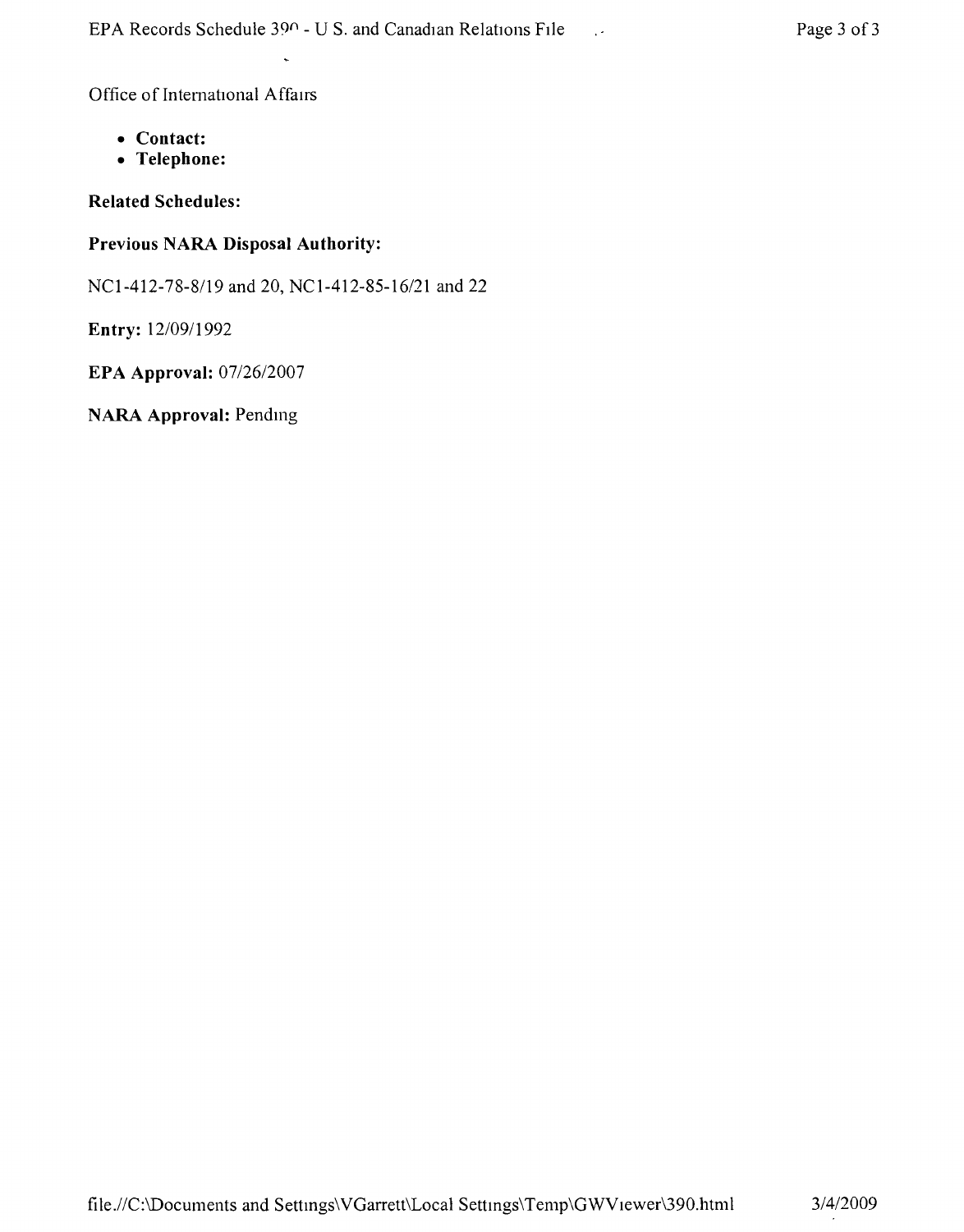This schedule is in draft. It may be used to retire records, but may not be used to destroy records. **If you have any questions, please contact the Records Help Desk.**

## **EPA Records Schedule 391**

**Status:** Draft, *03/3112009*

**Title:** U.S. and Mexican Relations FIle

**Program:** International Affairs

**Applicability:** Headquarters

**Function:** 114-041-01 - International Environmental Cooperation and Agreements

### **NARA Disposal Authority:**

This schedule authorizes the disposition of the record copy in any media (media neutral), excluding any records already in electronic form. Records designated for permanent retention must be transferred to the National Archives m accordance WIth NARA standards at the time of transfer

•  $N1-412-07-66/15$ 

### **Description:**

Includes records related to EPA involvement in environmental problems and issues of mutual concern to the U S and Mexico Included are border incidents, treaty negotiations under the 1944 International Boundanes Water Treaty, and other agreements. Records consist of correspondence, reports, and other related records

#### **Disposition Instructions:**

**Item a(1):** EPA internal documentation - Nonelectronic

Includes intra-agency correspondence, memoranda, posrtion papers, and all other EPA mternal documentation not sent or otherwise duplicated in State Department files.

- **• Permanent**
- Close mactive records at end of year.
- Transfer to the National Arcluves 10 years after file closure.

**Item a(2):** EPA internal documentation - Electronic

Includes intra-agency correspondence, memoranda, position papers, and all other EPA mternal documentation not sent or otherwise duphcated in State Department files.

**• Permanent**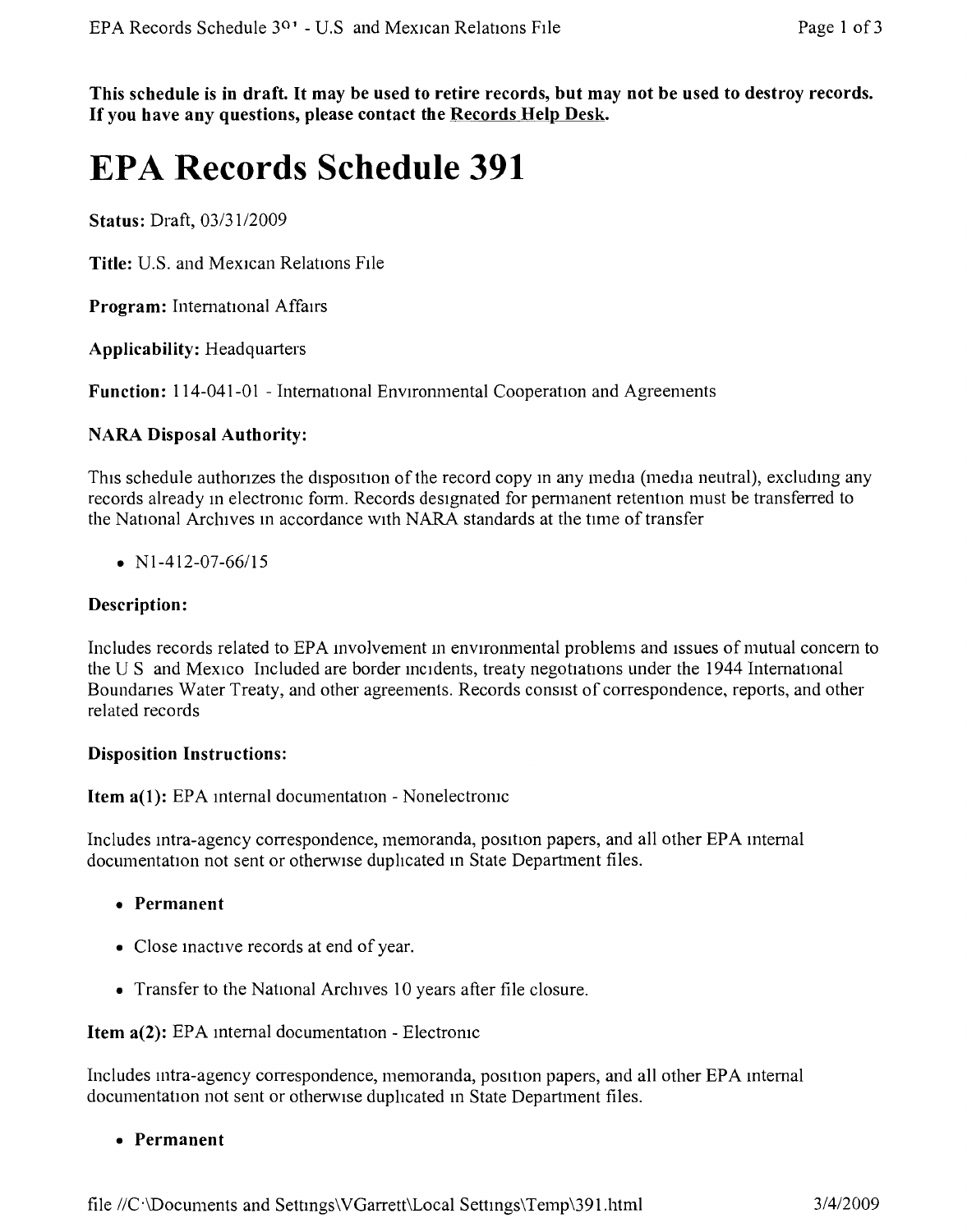- Close inactive records at end of year
- Transfer to the National Archives 5 years after file closure, with any related documentation and external finding aids, as specified in 36 CFR 1228.270 or standards applicable at the time.

Item<sub>2</sub>(3): EPA internal documentation - Electronic copy of records transferred to the National Archives

Includes intra-agency correspondence, memoranda, position papers, and all other EPA internal documentation **Inst** sent or otherwise duplicated in State Department files

• Disposable *<i>/len-RECOLD* 

- Close file upon transfer to the National Archives.
- Delete after electronic record copy is successfully transferred to the National Archives.

### **Item b:** Other records

Includes general records such as copies of agreements, reports, and other records sent to or otherwise duplicated in State Department files

- **• Disposable**
- Close inactive records at end of year.
- Destroy 3 years after file closure

#### **Guidance:**

#### **Reasons for Disposition:**

The disposrtion mstructions have been rewntten as media neutral to allow for mamtammg the record copy in EPA's electronic recordkeepmg system. The retention has not changed

The following change was made in the  $03/31/2009$  version:

• Changed retention of item  $a(1)$  to 10 years.

The following changes were made in the  $01/31/2008$  version:

- Divided item a into three subitems,  $a(1)$ -(3)
- Revised the titles of disposition items  $a(1)$ -(3).
- Revised the disposition instruction for item  $a(3)$ .

Item c for electronic copies created WIth word processmg and electroruc mall applications deleted *08/21/2006* pursuant to NARA Bulletm 2006-04

#### **Custodians:**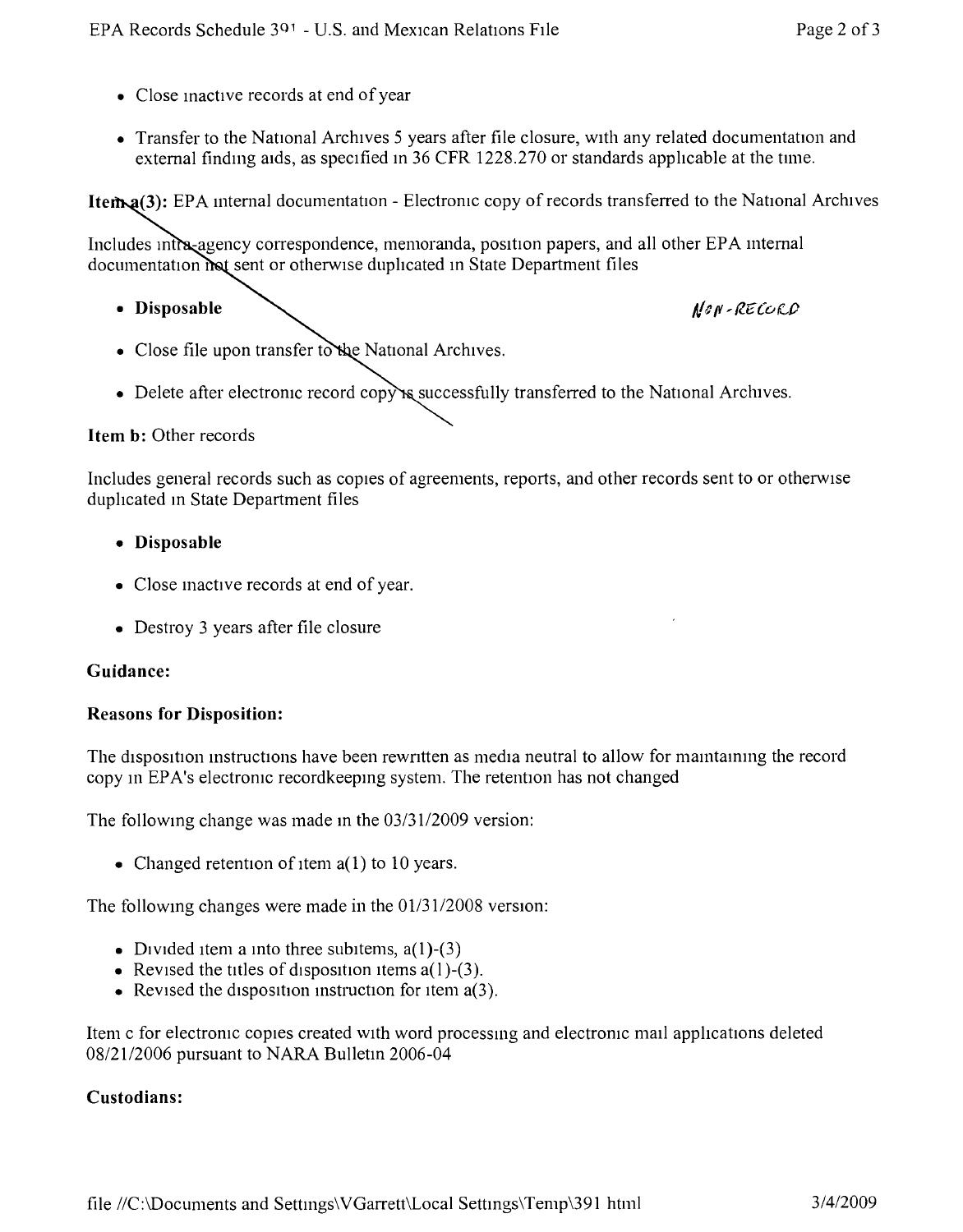Office of International Affairs

- **• Contact:**
- **• Telephone:**

## **Related Schedules:**

## **Previous NARA Disposal Authority:**

*NCI-412-78-8123,* NC *1-412-85-16123*

**Entry:** *12/09/1992*

**EPA Approval:** *07126/2007*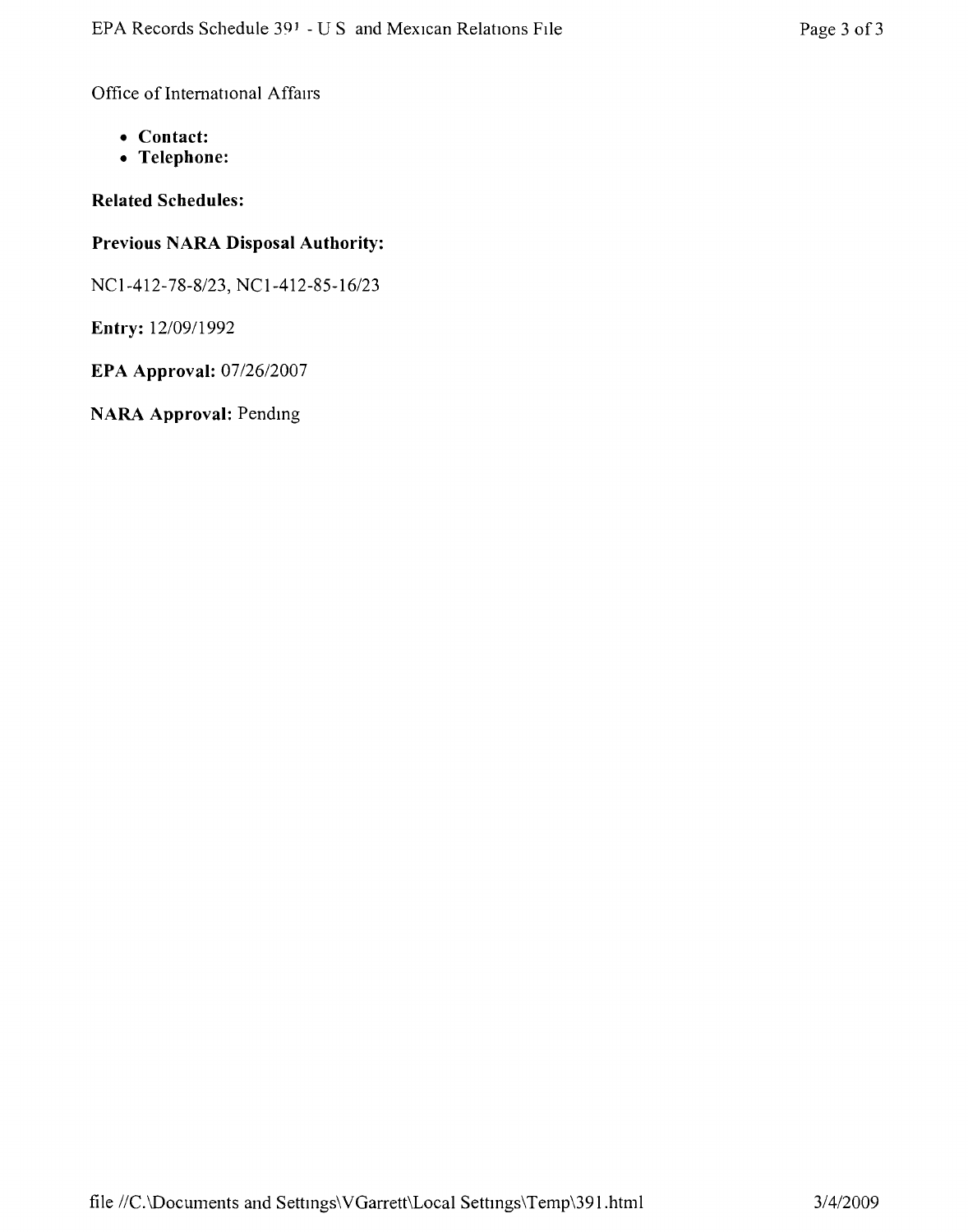#### $, - -$

This schedule is in development. It may not be used to retire or destroy records. If you have any questions, please contact the Records Help Desk.

# **EPA Records Schedule 392**

Status: Development, *07/31/2007*

Title: International Travel

Program: International Affairs

Applicability: Headquarters

Function: 401-122 - Travel

## NARA Disposal Authority:

This schedule authorizes the disposition of the record copy in any media (media neutral). Records designated for permanent retention must be transferred to the National Archives in accordance with NARA standards at the time of transfer.

• Pending

## Description:

Includes records related to international travel. International Travel Plans (EPA Form 4550-5) show a monthly list of all international travel planned durmg the coming month, including names of travelers, dates, and countries of trips, and purpose. The International Trip Report Abstract (EPA Form 4550-1) shows the purpose and accomplishments of the trip, institutions or individuals contacted, and recommendations as to the future desirability of continuing these contacts. Also includes the annual summary reports of all foreign travel by EPA personnel.

## Disposition Instructions:

Item a: Record copy

- Disposable
- Close inactive records at end of year.
- Destroy 6 years after file closure

## Guidance:

This schedule covers international travel reports maintained by the Office of International Affairs at Headquarters. International travel reports maintained by other offices are to be filed with the related records (e.g., EPA 006 for program management) and retained according to the disposition instructions for the related records. Travel expense records are covered by EPA 028. See EPA 072 for records related to non-federally funded travel submitted to the Office of Government Ethics. Records related to